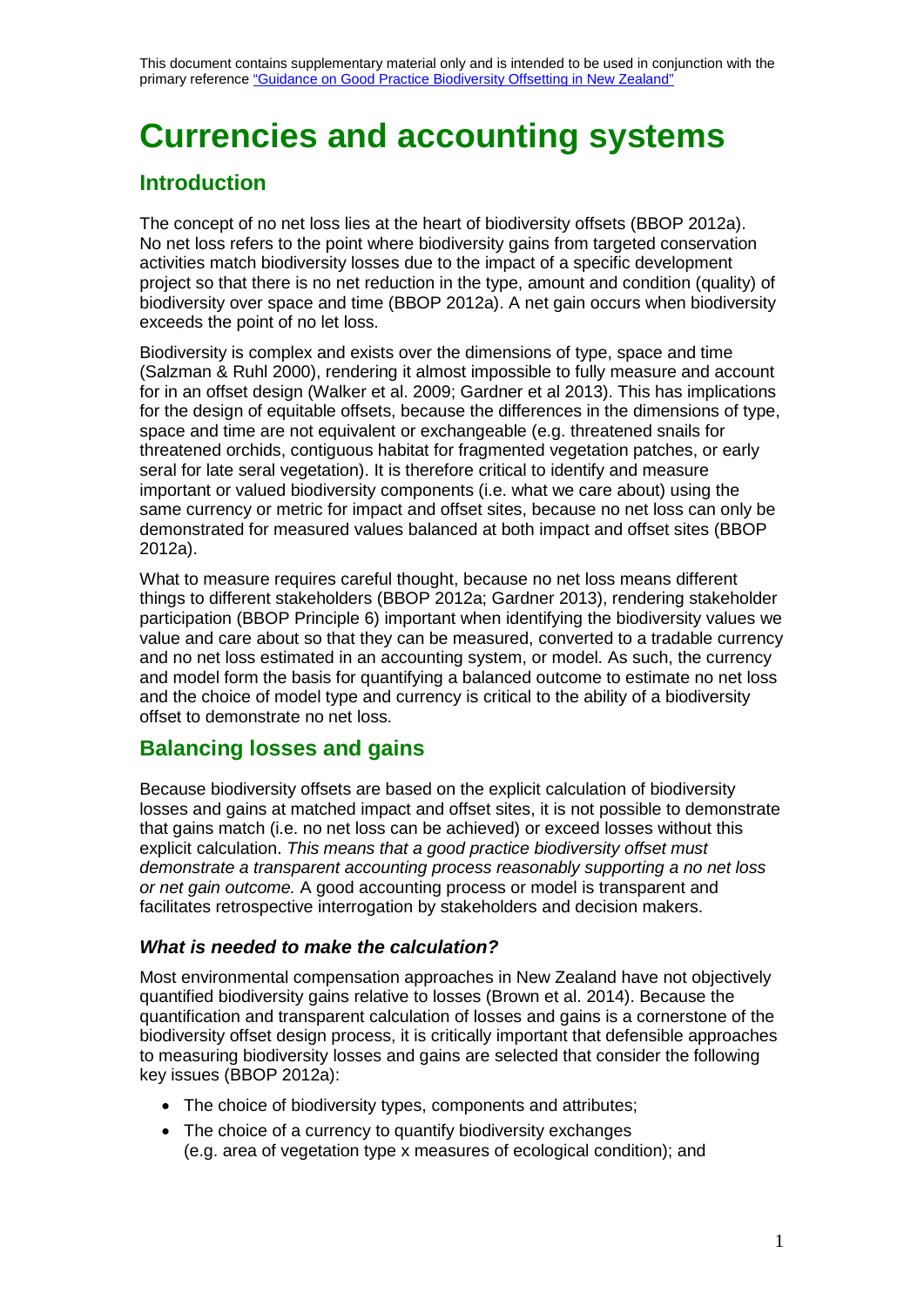• The choice of an accounting system or model based on the chosen currencies and integrating benchmarks, management actions and various other considerations in order to define an offset specification.

Quantifying biodiversity in New Zealand for the purposes of developing a good practice biodiversity offset requires addressing the following three levels:

### **Type**

Biodiversity types are the key biodiversity features found at a site, (e.g. indigenous vegetation or habitat types, threatened indigenous species, and special features of the site). These are the essential values that a good practice biodiversity offset design should match between impact and offset sites in a like for like (see Box 1) manner to demonstrate no net loss. Biodiversity types generally include vegetation communities (e.g. forest types), Threatened and At Risk (or iconic) species and other valued ecological features (e.g. karst). Because biodiversity type is incorporated into offset accounting models, they should include all aspects of the site that are valued, (e.g. old growth rimu-beech forest, coal measures vegetation, limestone vegetation, peat bog, bird sanctuary, kea habitat, *Powelliphanta* snail habitat). Because societal values differ, stakeholder participation (BBOP Principle 6) is important when identifying types to be addressed by an biodiversity offset design.

### **Components**

Biodiversity components are the structural and functional components that describe the biodiversity type or, in the case of an iconic species, describe the important aspects of the life-cycle or population. They should be matched between impact and offset sites in a like-for-like manner, i.e. no high-value indigenous components should be substituted for other components to demonstrate no net loss. Components can include vegetation tiers (e.g. ground, understorey, canopy, epiphyte, climber), habitat types (e.g. lizard habitat, inanga spawning areas, forest), related groups of indigenous species (e.g. vertebrate, invertebrate, bird, bat, lizard), or functional roles (insectivore/predator, nectarivore/pollinator and frugivore/seed disperser). Threatened species and other high-value components should be addressed separately within an offset design for transparency. Demonstrating no net loss for individual high-value components can ease the resource consenting process by providing stakeholders and decision makers with added confidence that high-value biodiversity has been adequately addressed in an offset design.

### **Attributes**

Biodiversity attributes are the elements of biodiversity components that are, preferably, measured or defensibly estimated (e.g. gained from measurements at a nearby similar site or by robust expert elicitation, if possible, and, in the absence of obtainable data, entered as explicit numerical quantities in an accounting model). Examples include number of trees per tier, number of individuals in a size class per plot, number of birds detected per hour. There must be at least one attribute (and preferably several) for each component in order to estimate no net loss for that component. There are no limits to the number of attributes that can be used to describe the condition of a component, but the attributes chosen should be sufficient to 'capture what we care about' because no net loss can only be estimated for those attributes entered into an accounting model.

Examples of biodiversity types, components, and attributes and how they could be measured to obtain data for a biodiversity offsetting model is presented in Appendix 1.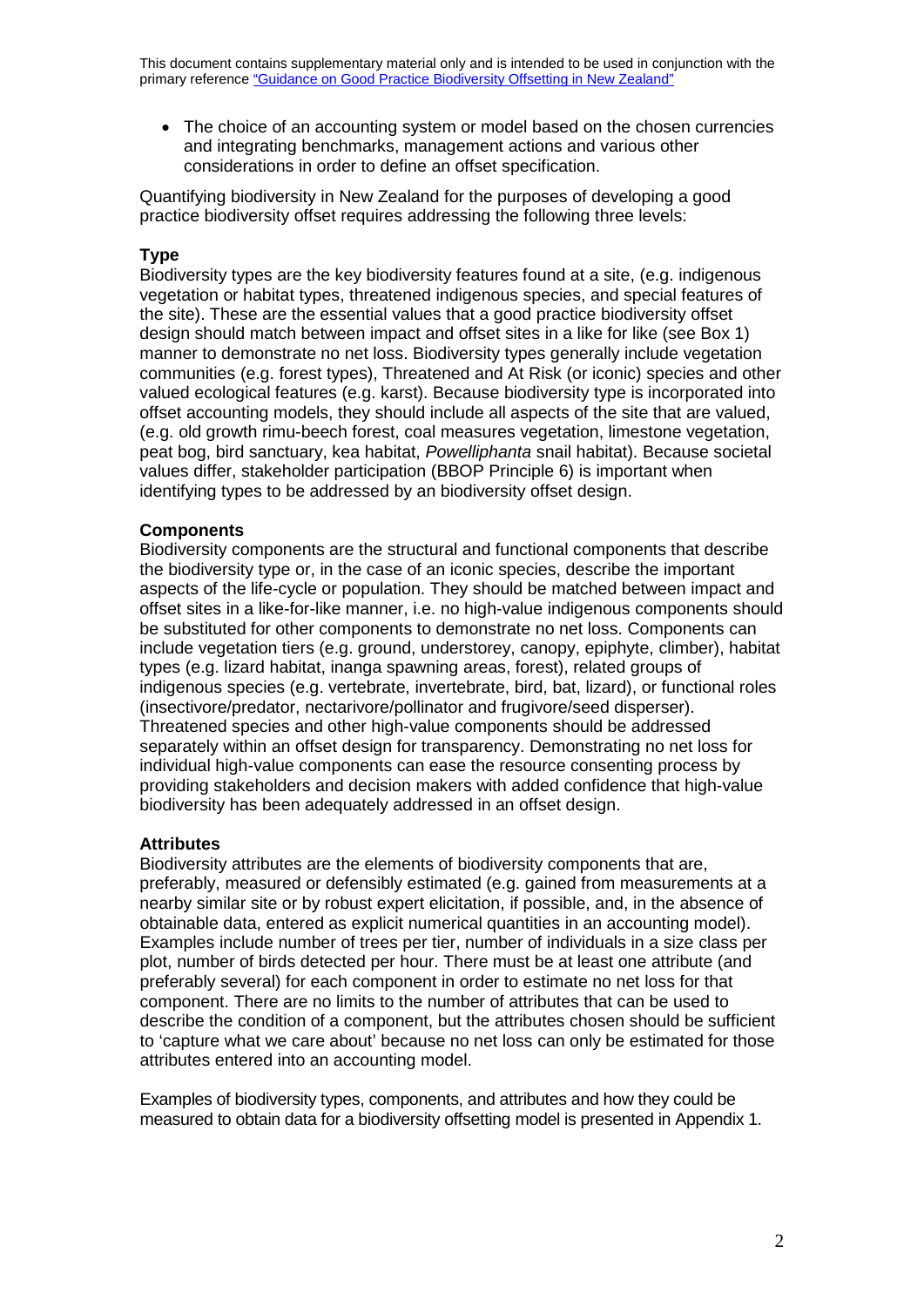### **Box 1: The like for like concept (after BBOP 2012a)**

The biodiversity offset process needs to ensure that biodiversity gains are comparable (in ecological terms, from a conservation priority perspective, and to local stakeholders) with losses that occur as a result of the development project. This is captured in the 'like for like' concept and reflects the fact that different components of biodiversity cannot be viewed as substitutes (i.e. traded) for each other when seeking to secure no net loss (BBOP 2012a).

This means that a good practice offset consistent with the New Zealand Guidance should demonstrate that *no high-value indigenous components and no indigenous types should be substituted for other components or types*. The like for like concept is inseparably linked to no net loss and requires careful selection of biodiversity currencies or metrics used in accounting systems to minimise concealed losses and other perverse outcomes.

In financial terms, biodiversity is perhaps the ultimate non-fungible asset, because it can vary so markedly between different locations and over time. Conservation activities that provide additional on-the-ground protection or benefits to the same and/or comparable habitats, species and populations can ensure that biodiversity gains match or exceed observed losses. Demonstrating that biodiversity offsets represent like for like exchanges requires careful selection of the biodiversity currency used in loss-gain calculations (see below). The only exception to the like for like condition is where development activities can be shown to impact low-conservation-priority components of biodiversity and where areas of high conservation priority can be improved through an offset (e.g. through enhanced protection or restoration activities). This kind of exchange is termed 'out of kind' to reflect the change in type of biodiversity that is being offset and is only viable when clear improvements ('trading up') in conservation outcomes are demonstrably possible. Trading up for biodiversity of higher conservation value (e.g. 50 ha of mature lowland podocarp forest exchanged for 50 ha of beech forest, or coal measures vegetation exchanged for kiwi management elsewhere) does not meet the requirements for a good practice offset because, currently, there are no robust methods that can be implemented in New Zealand for comparing and equitably exchanging different types of biodiversity.

In practice, this means that in order to demonstrate no net loss, a good practice offset needs to incorporate the like for like concept, and should be based on the evaluation and comparison of the same environments and the same ecosystems, vegetation, and habitats, and species represented within them.

### **Currencies**

Calculating no net loss requires a currency, or metric. Currencies are a critical part of calculating losses and gains because they show how much of what is exchanged and define what is meant by no net loss. They are the units used in an accounting model to calculate losses and gains and provide the basis for quantifying residual impacts and the nature and size of the offset (BBOP 2009; BBOP 2012a; Gardner et al. 2013).

It is important to recognise that no single currency can adequately account for all affected biodiversity (Salzman & Ruhl 2000) and that careful thought must be given to the selection of any surrogates (i.e. a measurable and practical parameter that can be used as a substitute for a parameter that cannot be measured directly) to minimise the risk of unacceptable concealed losses, which can occur when one or more types or components of biodiversity are unknowingly exchanged for others (McCarthy et al 2004; BBOP 2012a; Maron et al. 2012). What is not captured by a currency relies on the adequacy of any surrogate. It is, therefore, good practice to understand the implications of using a given surrogate and to consider the use of exchange restrictions (i.e. a set of rules to define which components of biodiversity can and cannot be substituted for others) to guard against concealed loss. Ultimately, and because currencies form the basis for exchange, the choice of a good currency is essential to guard against the failure of an offset to meet no net loss (Walker et al. 2009).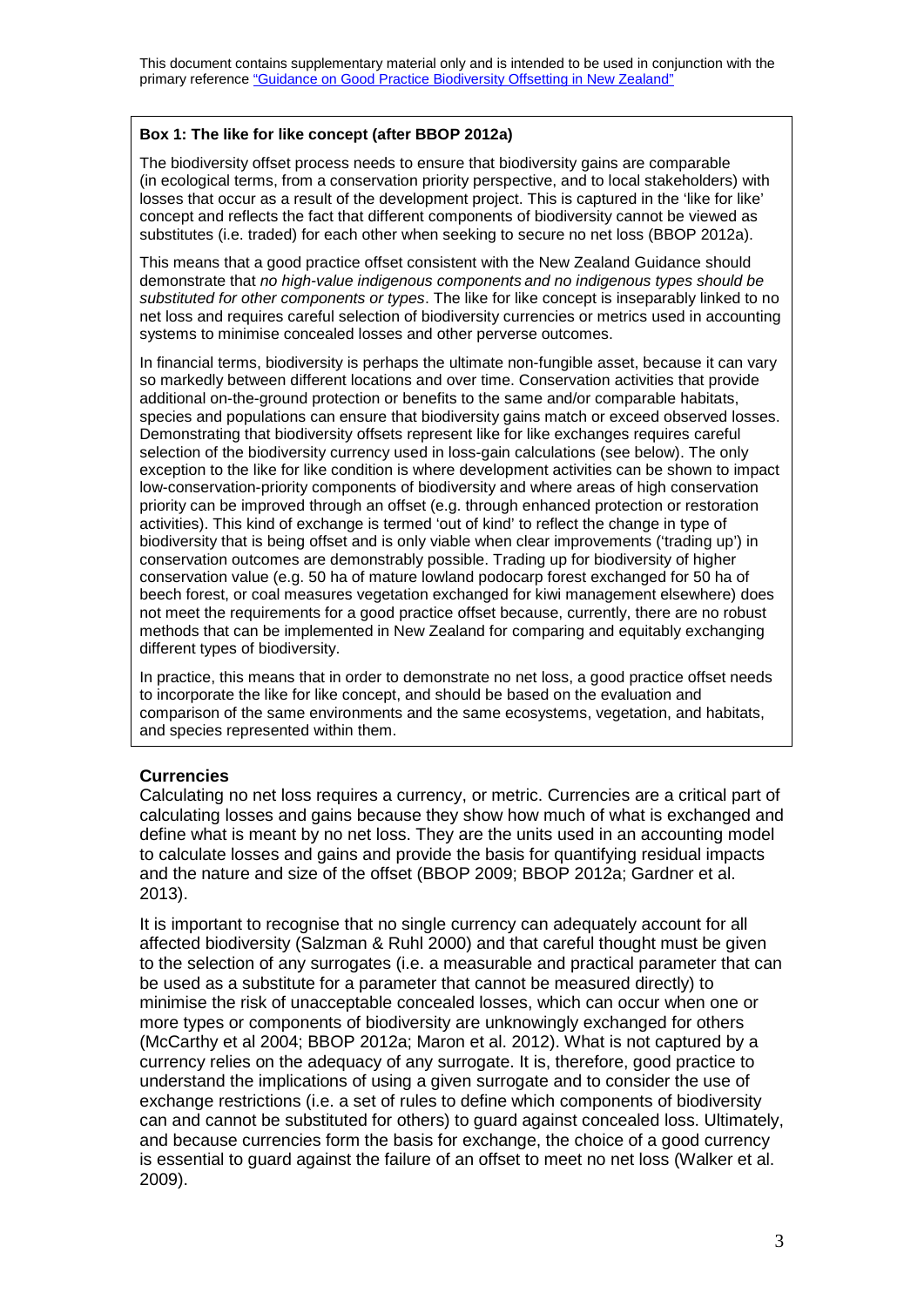A good currency is one that captures the important values exchanged (i.e. type, amount and condition), without leaving important features external to the trade (Salzman & Ruhl 2000). Accordingly, biodiversity offsets are improved when multiple attributes of the biodiversity values exchanged are measured (Maron et al. 2012), the selection of attributes is informed by adequate knowledge of the biodiversity involved and exchange restrictions are incorporated where necessary (BBOP 2012a; see below [accounting for equity in offset design]).

#### *Minimising risk of concealed loss*

Simple currencies, such as exchanges based on area of vegetation alone or an inadequate number of measures, risk concealed loss of biodiversity if values present (e.g. threatened species) within a certain vegetation type at an impact site are not present in the same type at an offset site. In such cases, any biodiversity not measured is protected only by chance (Walker et al. 2009), necessitating the use of exchange restrictions to guard against loss (Salzman & Ruhl 2000; BBOP 2012a). Exchange restrictions may include explicit decisions that prevent exchanges of different biodiversity types (e.g. kiwi for kaka, or secondary vegetation for emergent trees).

Because biodiversity is spatially and temporally heterogeneous, the risk of concealed loss when using area only and other simple aggregated currencies (e.g. habitat hectares—see McCarthy et al. 2004) is higher relative to the use of disaggregated currencies that capture more information by measuring multiple attributes and their condition. However, in the absence of appropriate attribute weighting (e.g. by threat classification level or rare ecosystems type), condition area models (i.e. those that combine area with multiple measures of condition) also risk inequitable trades because non-weighted attributes are valued equally if combined additively. Explicitly and transparently demonstrating no net loss for individual high value components eliminates this risk (NZBOP 2012).

Area only currencies cannot account for within-type variation (e.g. presence of a threatened species, quality, condition or function), because attributes other than aerial extent (often reported as hectares) are not measured. This can result in 'trading down' which undermines the ability to achieve no net loss (BBOP 2012b).

### *Factors to consider when choosing a currency*

Key factors in the choice of a currency include transparency, robustness and the degree to which it is fit for purpose (including cost-effectiveness—although this should not compromise an equitable outcome). The choice includes consideration of the applicability of direct or surrogate (proxy) measures, aggregated or disaggregated currencies and site-specific and context-dependent currencies. The following guiding questions, suggested by BBOP (2012a), can help to distinguish between different types of currencies representing biodiversity type, amount and condition, and can be used to guide a developer in designing an offset that meets no net loss requirements for their specific project (see Table 1 for further explanation).

- Is the currency composed of direct or surrogate (proxy) measures of biodiversity?
- Does the currency include aggregated or disaggregated information on biodiversity?
- Is it based on site-specific or context-dependent measures?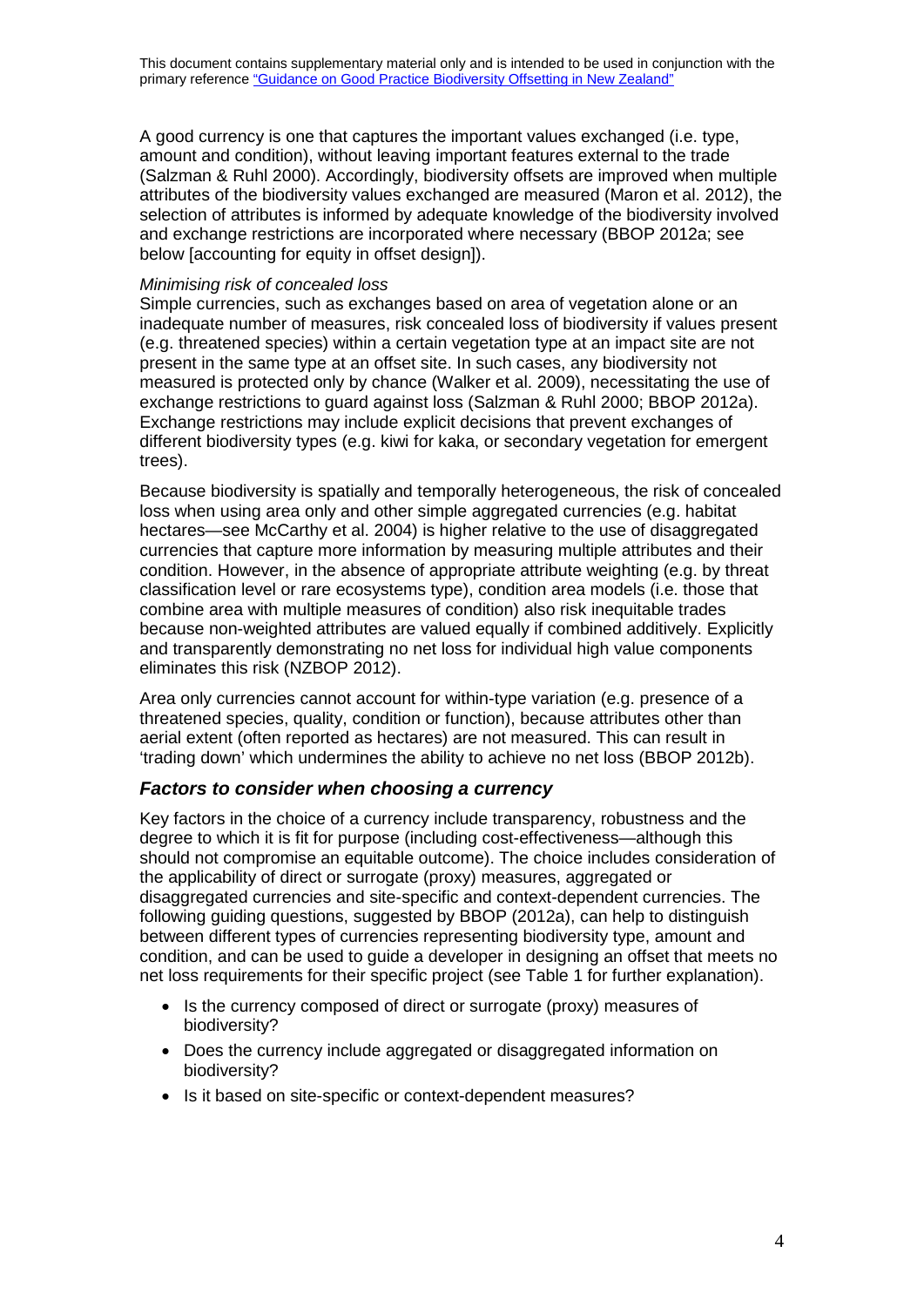Table 1: A typology of currencies (after BBOP 2012a).

| Direct or surrogate<br>measures?                   | In situations where a single species is affected by a development—such as bird collision mortality through wind turbine strike—<br>direct counts or measures (e.g. number of individuals of a particular species) may represent a suitable currency. Direct measures or<br>counts are advantageous in that they ensure that losses and gains are not masked or concealed by changes in other variables, as<br>can occur when basing a currency on indirect or surrogate (proxy) measures. Guarding against concealed loss is particularly<br>important when addressing significant components of biodiversity, such as threatened species. Because direct measures of<br>biodiversity have a specific focus, they are necessarily disaggregated, but depending on how the biodiversity is measured, they can<br>be either site specific or context specific.                                                                                                                                                                                                                                                                                                                                                                                                                                                                       |
|----------------------------------------------------|------------------------------------------------------------------------------------------------------------------------------------------------------------------------------------------------------------------------------------------------------------------------------------------------------------------------------------------------------------------------------------------------------------------------------------------------------------------------------------------------------------------------------------------------------------------------------------------------------------------------------------------------------------------------------------------------------------------------------------------------------------------------------------------------------------------------------------------------------------------------------------------------------------------------------------------------------------------------------------------------------------------------------------------------------------------------------------------------------------------------------------------------------------------------------------------------------------------------------------------------------------------------------------------------------------------------------------|
|                                                    | Because biodiversity is a multi-faceted and multi-scale phenomenon, currencies based on indirect or surrogate biodiversity<br>measures (such as habitat complexity, vegetation type, certain condition and habitat suitability measures, area) designed to<br>simultaneously account for multiple biodiversity components have seen popular application in offset design. To reduce problems<br>associated with concealed loss, surrogates need to be carefully designed and validated based on adequate knowledge of the<br>underlying biodiversity. It is important to consider scaling to ensure that incremental changes in surrogate values reflect comparable<br>changes in underlying biodiversity across the full range of values, because biodiversity relationships are rarely linear. Where<br>threatened species and complex communities are to be addressed, a combined approach using a combination of direct measures<br>and surrogates can be useful and could be implemented.                                                                                                                                                                                                                                                                                                                                     |
| Aggregated for<br>disaggregated<br>currencies?     | Aggregated currencies are those that combine and generalise information on multiple biodiversity components (e.g. area x<br>condition, broad vegetation types: forest, scrub). In the absence of differentially weighting individual components, the risk of<br>concealed loss can be greater with aggregated currencies because individual components are treated equally (McCarthy et al.<br>2004). By maintaining the individual identity of individual biodiversity components (species, specific vegetation types),<br>disaggregated currencies more transparently avoid trading between components and where no net loss is demonstrated for<br>individual attributes, their weighting is not required (NZBOP 2012).                                                                                                                                                                                                                                                                                                                                                                                                                                                                                                                                                                                                         |
| Site-specific or context-<br>dependent currencies? | When an understanding of landscape-level biodiversity pattern is poor or data are limited, currencies based on site-specific<br>information can be useful. Site-specific currencies do not include any information on relative measures such as patterns of rarity,<br>landscape-level connectedness, levels of threat or the extent to which particular losses and gains may contribute to regional<br>conservation priorities. Commonly employed site-level measures include area, species richness, counts of individuals, and<br>measures of pressure. By contrast, context-dependent currencies are generally disaggregated and are able to assess the<br>contribution of local biodiversity losses and gains to changes in conservation priorities at a regional scale (either through a<br>contribution to the overall persistence of a given component (e.g. overall population growth rate; or to regional patterns of<br>biodiversity). Examples include (i) the measurement of complementarity which can be used to assess dissimilarities among loss and<br>gain sites, or identify the best combination of multiple offset sites that are necessary to achieve no net loss; and (ii) persistence or<br>susceptibility to loss, which can be captured using a continuous measure of threat status and extinction risk. |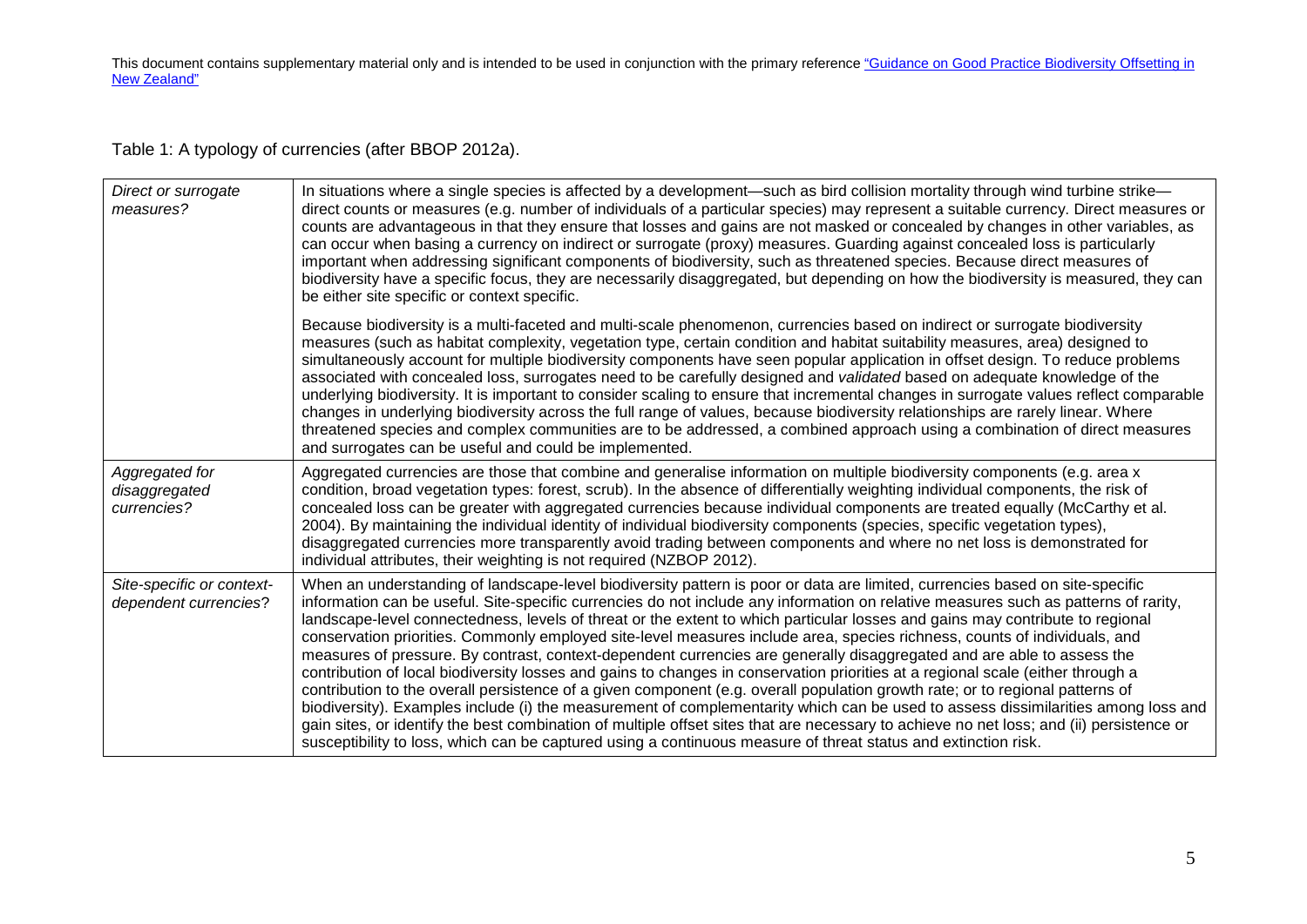Detailed currencies relying on species-level information or spatially explicit maps of biodiversity and threatening processes can be difficult to implement when such information is insufficient or not available. Consequently, calculation of losses and gains often relies on simplified and site-based currencies and, in particular, varying approaches to area x condition-based currencies, although direct species specific currencies can be appropriate on their own (or incorporated into more complex approaches) where the offset is directly relevant to individual threatened species. Area x condition currencies include habitat hectares (Parkes et al. 2003) and approaches developed by BBOP (BBOP 2012a). Area x condition currencies provide for the combination of multiple currencies based on direct measures (threatened species), aggregated (vegetation type) and disaggregated (vegetation condition measures) currencies and may incorporate time discounting or other approaches to address equity problems associated with uncertainty, including time lags (see [Dealing with Uncertainty\)](http://www.doc.govt.nz/documents/our-work/biodiversity-offsets/dealing-with-uncertainty.pdf). Table 2 provides a comparison of the main advantages and disadvantages of some currently available currencies and suggestions for their most appropriate use. Although habitat hectares and area x condition currencies have often been used in New Zealand, there are more approaches to developing offset currencies and new approaches are likely to be developed as offsets become more widely adopted.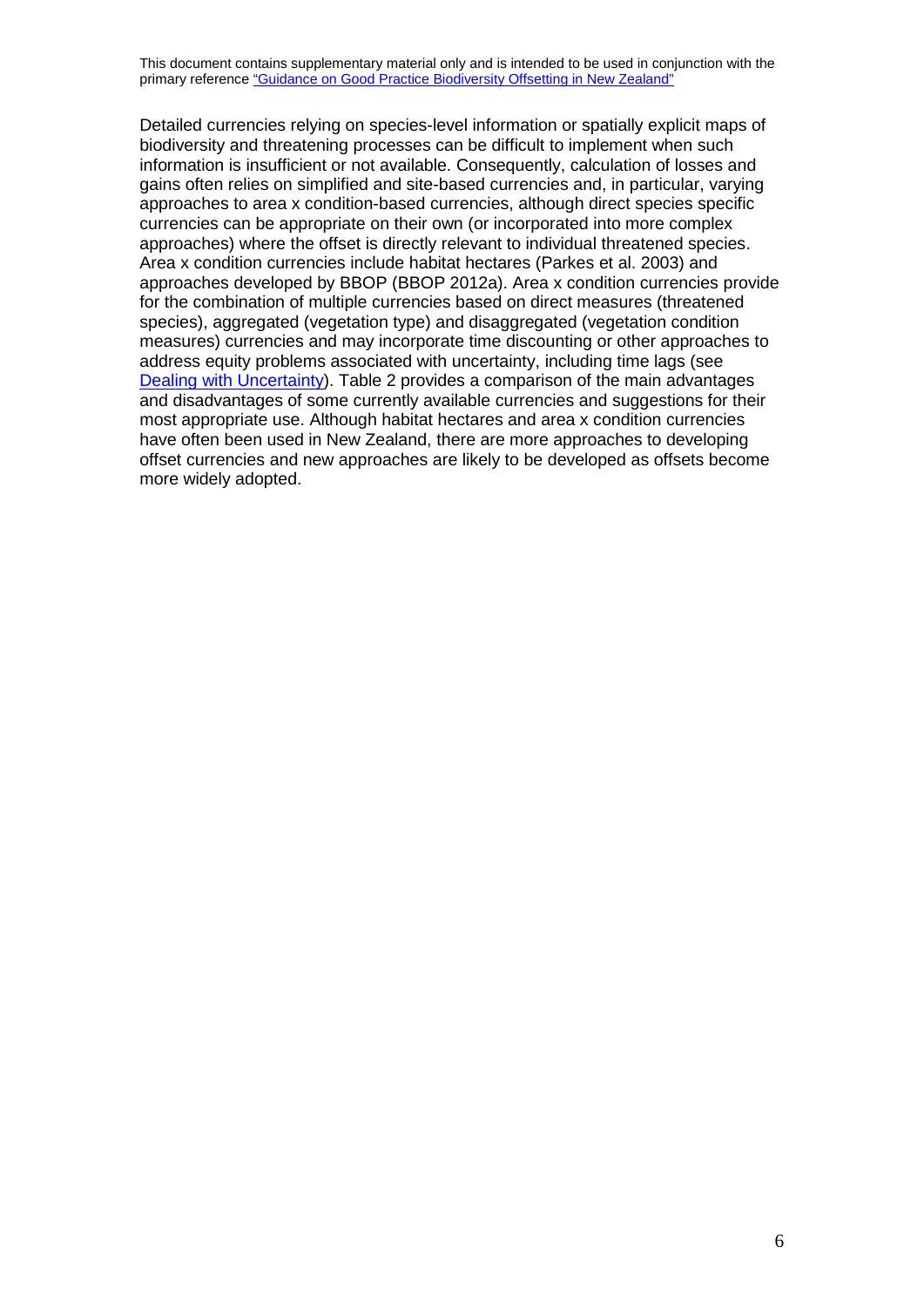Table 2: Comparison of the main advantages and disadvantages of some currently available currencies and suggestions for their most appropriate use.

| <b>Currency</b>                 | <b>Advantages</b>                                                                          | <b>Limitations</b>                                                                                                                                   |                                                                                                                                                                        | <b>Conclusions</b>                                                                                                                                                                                                                                                               |
|---------------------------------|--------------------------------------------------------------------------------------------|------------------------------------------------------------------------------------------------------------------------------------------------------|------------------------------------------------------------------------------------------------------------------------------------------------------------------------|----------------------------------------------------------------------------------------------------------------------------------------------------------------------------------------------------------------------------------------------------------------------------------|
| <b>Iconic</b><br><b>Species</b> | • Relatively simple<br>• Explicit accounting for individual value<br>using direct currency | • Not a reliable measure of biodiversity beyond<br>specific values<br>• Requires tight exchange restrictions                                         |                                                                                                                                                                        | • May be appropriate where an impact<br>on a specific biodiversity feature<br>needs to be addressed<br>• May be useful if there are only limited<br>biodiversity elements of value in a<br>largely modified environment, such as<br>seabird nesting sites on coastal<br>farmland |
| <b>Habitat</b><br>hectares      | • Relatively easy and simple compared with<br>area x condition                             | • Not possible to<br>estimate or model<br>uncertainty<br>• Use of surrogates<br>conceals trade-offs<br>between different<br>elements of biodiversity | • Successional and<br>non-natural<br>vegetation types can<br>be difficult to model<br>accurately<br>• Models can allow like<br>for unlike trades<br>between attributes | • Can be useful for offset design where<br>biodiversity complexity is not high and<br>risk of concealed loss is low. Not<br>recommended as a model for<br>complex, high-value biodiversity, as<br>the limitations mean that no net loss is<br>very difficult to demonstrate.     |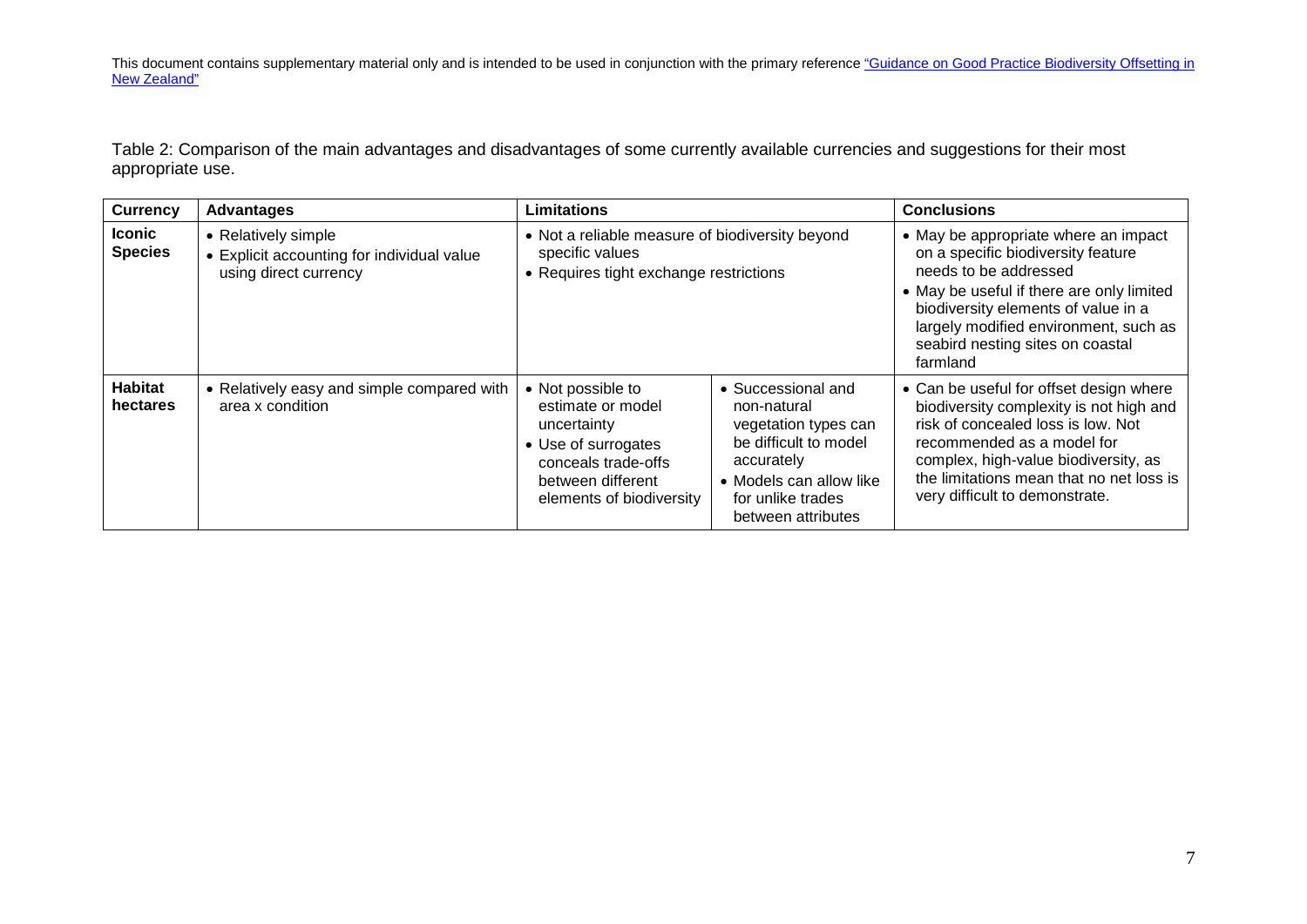| <b>Currency</b>     | <b>Advantages</b>                                                                                                                        | <b>Limitations</b>                                                                                                                                                                                                                                                                                                        |                                                                                                                                                                                                                                                                                                                                                                                                                            | <b>Conclusions</b>                                                                                                                                                                                                                                                                                                                                                                                                                                                                                                                                                                                                                                                                                                                                                                                                                   |
|---------------------|------------------------------------------------------------------------------------------------------------------------------------------|---------------------------------------------------------------------------------------------------------------------------------------------------------------------------------------------------------------------------------------------------------------------------------------------------------------------------|----------------------------------------------------------------------------------------------------------------------------------------------------------------------------------------------------------------------------------------------------------------------------------------------------------------------------------------------------------------------------------------------------------------------------|--------------------------------------------------------------------------------------------------------------------------------------------------------------------------------------------------------------------------------------------------------------------------------------------------------------------------------------------------------------------------------------------------------------------------------------------------------------------------------------------------------------------------------------------------------------------------------------------------------------------------------------------------------------------------------------------------------------------------------------------------------------------------------------------------------------------------------------|
| Area x<br>condition | • More transparent than habitat hectares<br>• Better captures multiple biodiversity<br>values<br>• Outputs can be independently verified | • Requires more<br>resources and more-<br>expert judgement than<br>habitat hectares<br>• Area and condition are<br>traded off, but this lacks<br>a sound ecological<br>basis and is likely to<br>differ between<br>attributes<br>• Not possible to model<br>uncertainty (but could<br>be developed for new<br>approaches) | • Choices of attributes<br>are subjective,<br>meaning that<br>outcomes can be<br>influenced by attribute<br>choice<br>• Requires accurate<br>vegetation/habitat<br>mapping<br>• Requires accurate<br>benchmarks such as<br>baseline condition<br>and predicted<br>improvements in<br>condition<br>• Generally a new<br>accounting model<br>created for each<br>offset project-<br>creates variability and<br>inconsistency | • Useful for moderate to high<br>biodiversity complexity in New<br>Zealand biodiversity offset situations,<br>provided that a number of constraints<br>and standards are applied, including:<br>o Ensuring that attribute selection<br>covers a meaningful range of<br>biodiversity components<br>o Ensuring that attributes capture<br>different stages and/or ages of<br>species<br>o Using empirically informed<br>parameters wherever practical.<br>Avoid use of unverifiable<br>parameters<br>o Utilising counts or measures of<br>individuals wherever practical,<br>e.g. counts of saplings, estimation<br>of fauna population size, measures<br>of tree stem diameters<br>o Transparently demonstrating that<br>all components demonstrate no net<br>loss, and thus overcoming issues<br>relating to trade-offs within types |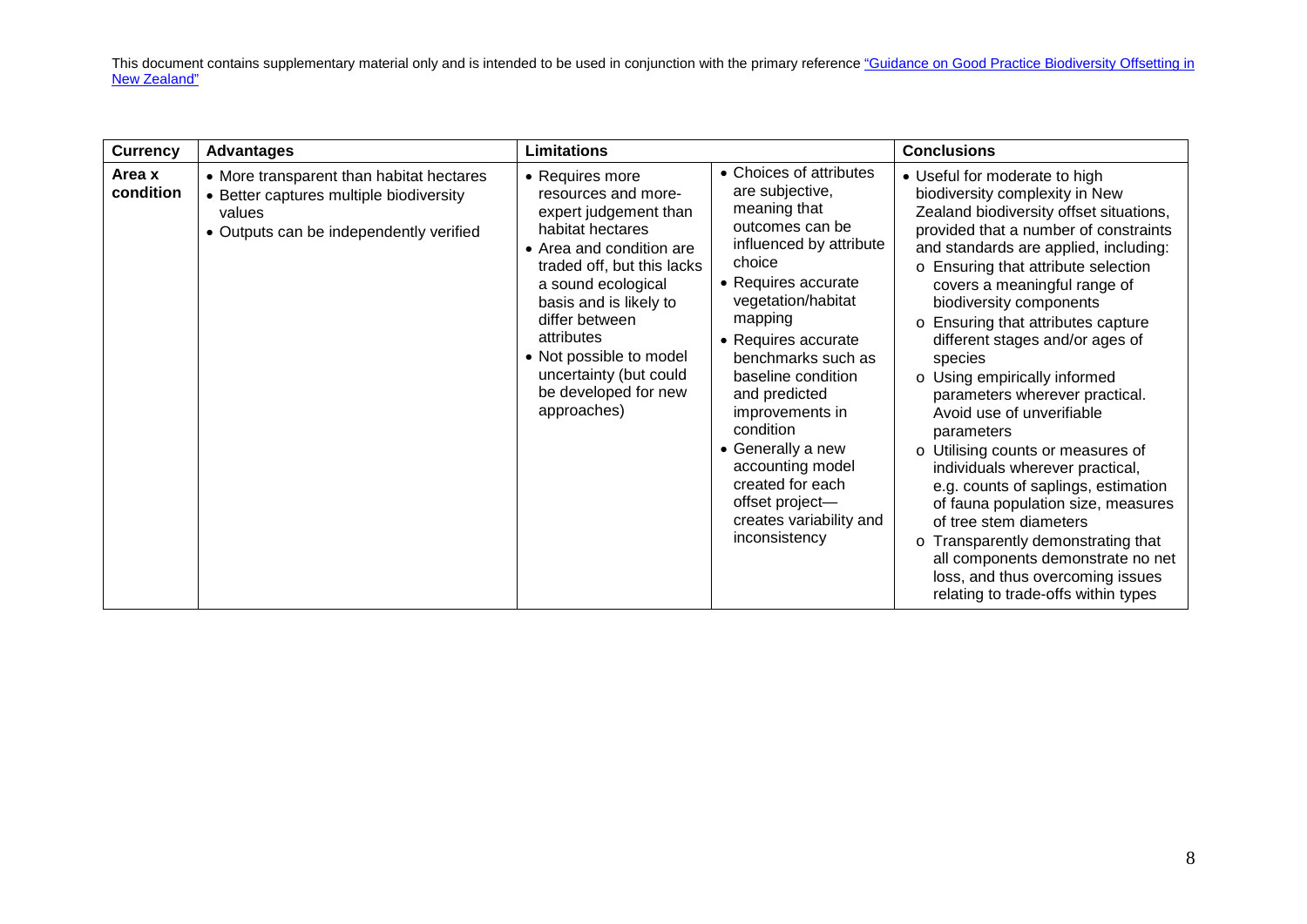| <b>Currency</b>                | <b>Advantages</b>                                                                                                                                                                                                                                            | Limitations                                                                                                                                                                                                                                                                                                                        | <b>Conclusions</b>                                                                                                                                                                                                                                                                                                                                     |
|--------------------------------|--------------------------------------------------------------------------------------------------------------------------------------------------------------------------------------------------------------------------------------------------------------|------------------------------------------------------------------------------------------------------------------------------------------------------------------------------------------------------------------------------------------------------------------------------------------------------------------------------------|--------------------------------------------------------------------------------------------------------------------------------------------------------------------------------------------------------------------------------------------------------------------------------------------------------------------------------------------------------|
| <b>Ecological</b><br>integrity | • Conceptually attractive<br>• Uses objective measures<br>• References national conservation goals<br>• Could be implemented in a range of<br>frameworks<br>• Can provide an initial desktop scoping of<br>offsets for further development with site<br>data | • Currently implemented in Vital Sites and Actions<br>framework<br>• Data is not yet available for all aspects and<br>components of biodiversity, but those important<br>for a particular offset can be added if specific data<br>collected<br>• Currently, there is no recommended method for<br>quantification of site condition | • Has the potential to be a<br>comprehensive currency given<br>sufficient investment in data collection<br>• Further development and<br>implementation in an appropriate<br>frameworks would be useful<br>• Provides an avenue by which<br>offsetting can be done in a common<br>currency consistent with conservation<br>prioritisation and reporting |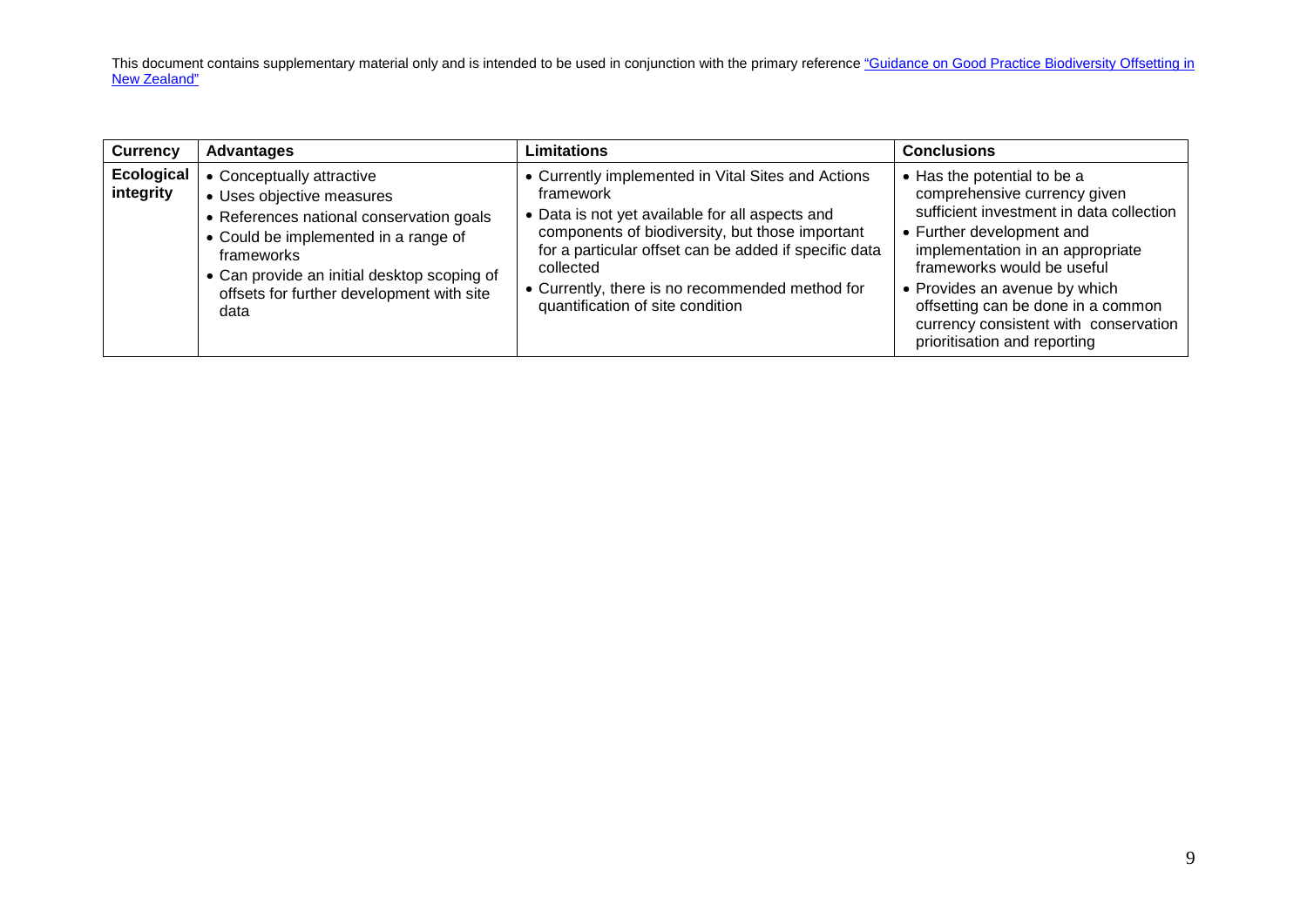It is good practice to adequately understand the values and complexity of the biodiversity at impact and offset sites (ideally accomplished via the Assessment of Environmental Effects (AEE) process), and to select a currency with sufficient internal complexity to adequately reflect biodiversity complexity (i.e. as biodiversity complexity increases, the number of attributes in the currency should commensurately increase (NZBOP 2012). In doing this, it is relevant to also ensure that complex models are transparent and contribute sufficient data to adequately inform the decision-making process.

### **Area x condition currencies**

It is good practice to consider and recognise that these currencies all risk leading to unacceptable concealed loss if they are constructed without appropriate understanding of the affected biodiversity (at both loss and gain sites) and explicit, transparent accounting for high-value components. This risk should be assessed and clearly accounted for when designing a good practice biodiversity offset. Table 3 draws from the BBOP in providing some factors to consider when using area x condition currencies—more detail can be obtained at BBOP (2012a).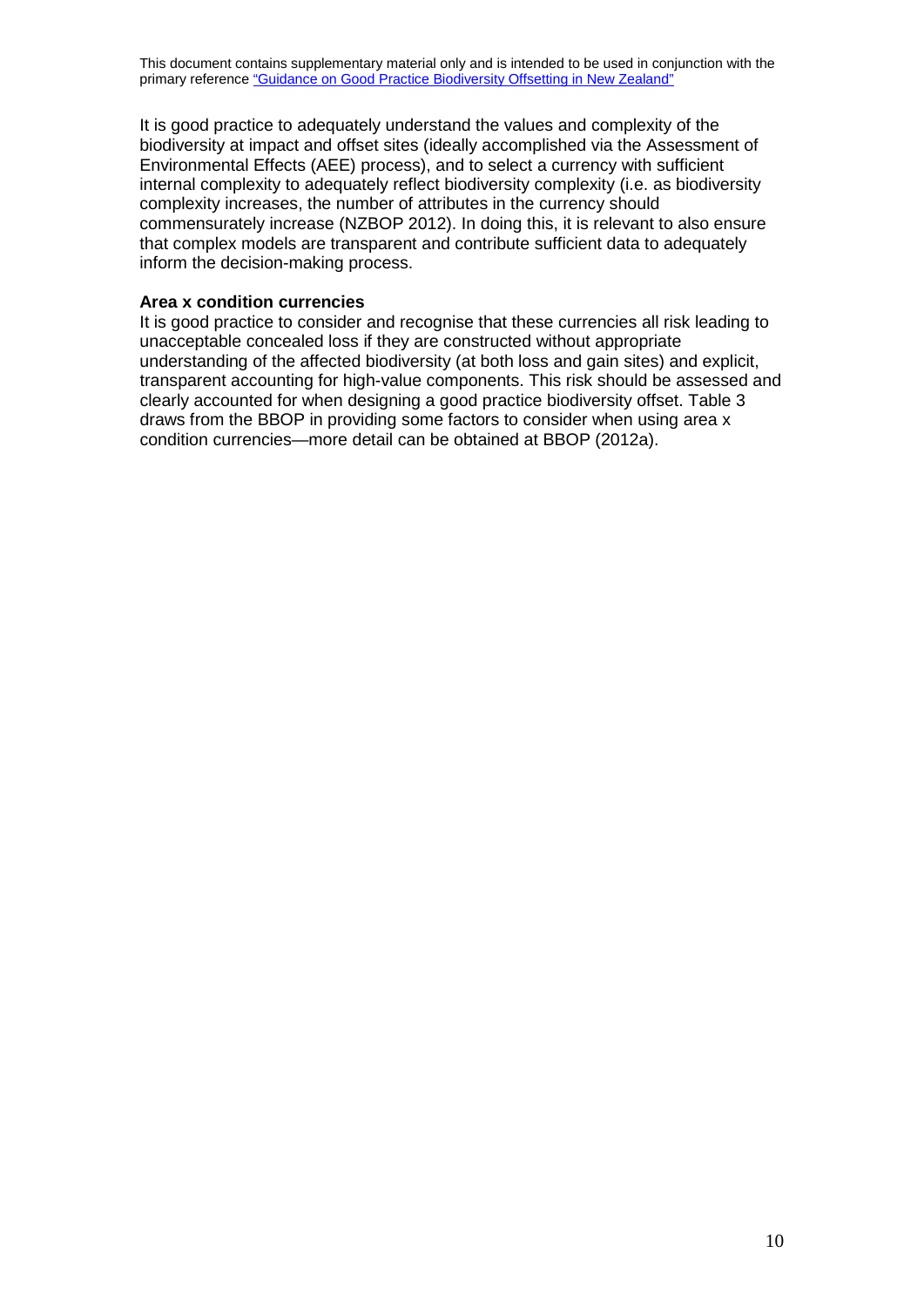Table 3: Factors to consider when using area x condition currencies (after BBOP 2012).

| Area alone is not generally an<br>adequate currency.        | Area alone (e.g. 1 ha of mixed podocarp / broadleaf forest) is a surrogate for the amount of biodiversity within the<br>affected area. However, it does not account for internal variation in condition (i.e. vegetation, species present and their<br>abundance or function). It also lacks any information on the context of the biodiversity in the wider landscape. Because<br>potential offset sites vary in their condition and few are likely to be pristine, using area alone currencies risks 'trading<br>down', where a higher-quality impact area is offset by a substantially lower-quality area of the same vegetation type,<br>thus resulting in a biodiversity net loss. Multipliers (often used to attempt to account for uncertainty in surrogate use)<br>can be appealingly simple, but are of limited utility because a larger amount of common and lower-quality biodiversity is<br>not the same thing as a smaller amount of rare and high-quality biodiversity. Ensuring equality in condition is important<br>in delivering like for like trades resulting in no net loss.                                                                                                                                                                                                                                                                                                                          |
|-------------------------------------------------------------|----------------------------------------------------------------------------------------------------------------------------------------------------------------------------------------------------------------------------------------------------------------------------------------------------------------------------------------------------------------------------------------------------------------------------------------------------------------------------------------------------------------------------------------------------------------------------------------------------------------------------------------------------------------------------------------------------------------------------------------------------------------------------------------------------------------------------------------------------------------------------------------------------------------------------------------------------------------------------------------------------------------------------------------------------------------------------------------------------------------------------------------------------------------------------------------------------------------------------------------------------------------------------------------------------------------------------------------------------------------------------------------------------------------------------|
| Assessment of ecological condition<br>requires a benchmark. | Measurements of ecological 'condition' or 'quality' can only be made with reference to a benchmark state that reflects a<br>'natural' or 'pristine' or other desirable condition relating to, for example, accepted conservation goals (Noss 2004;<br>Gardner 2010; NZBOP 2011a, b). The benchmark provides an objective framework, and a common reference point, for<br>evaluating biodiversity losses and gains across impact and offset sites. To maximise the potential for a genuine like for<br>like exchange it may be necessary to employ multiple benchmarks relevant to different biodiversity components that<br>make up an overall offset package.                                                                                                                                                                                                                                                                                                                                                                                                                                                                                                                                                                                                                                                                                                                                                             |
|                                                             | Despite it seeming like a simple process, the establishment of appropriate reference conditions as a basis for judging<br>offset performance and measuring biodiversity gains is challenging and has confounded scientists working in natural<br>resource management systems for decades. To assist with this, Gardner (2010) proposed five considerations that can<br>help when establishing a suitable reference condition for biodiversity assessment:                                                                                                                                                                                                                                                                                                                                                                                                                                                                                                                                                                                                                                                                                                                                                                                                                                                                                                                                                                  |
|                                                             | 1. Identify reference sites based on an independent understanding of prior human impacts. The selection process<br>should include an agreed set of disturbance criteria relevant to the specific regional and ecological context.<br>2. Accept the problem of shifting benchmarks. For much of New Zealand, 'natural, pristine ecosystems' have been<br>lost, yet this should not necessarily impede an ability to measure losses and gains in biodiversity.<br>3. Match impact sites to the most appropriate benchmark when selecting amongst offset candidates. It can be useful<br>to collect data on a variety of potential benchmark conditions and then compare each candidate reference site<br>against the characteristics of the impact site in order to find the most appropriate match for evaluating like for like<br>exchanges.<br>4. Recognise that ecosystems are highly dynamic. Ecosystems are in a constant state of natural flux as they<br>undertake cycles of disturbance and recovery. This will confound attempts to define benchmark conditions robustly<br>using data from a single time period.<br>5. Include information on landscape context. Long-term viability of biodiversity at any given site critically depends on<br>its interaction with other components of the wider landscape, and consideration of this context dependency is<br>necessary when determining reference conditions. |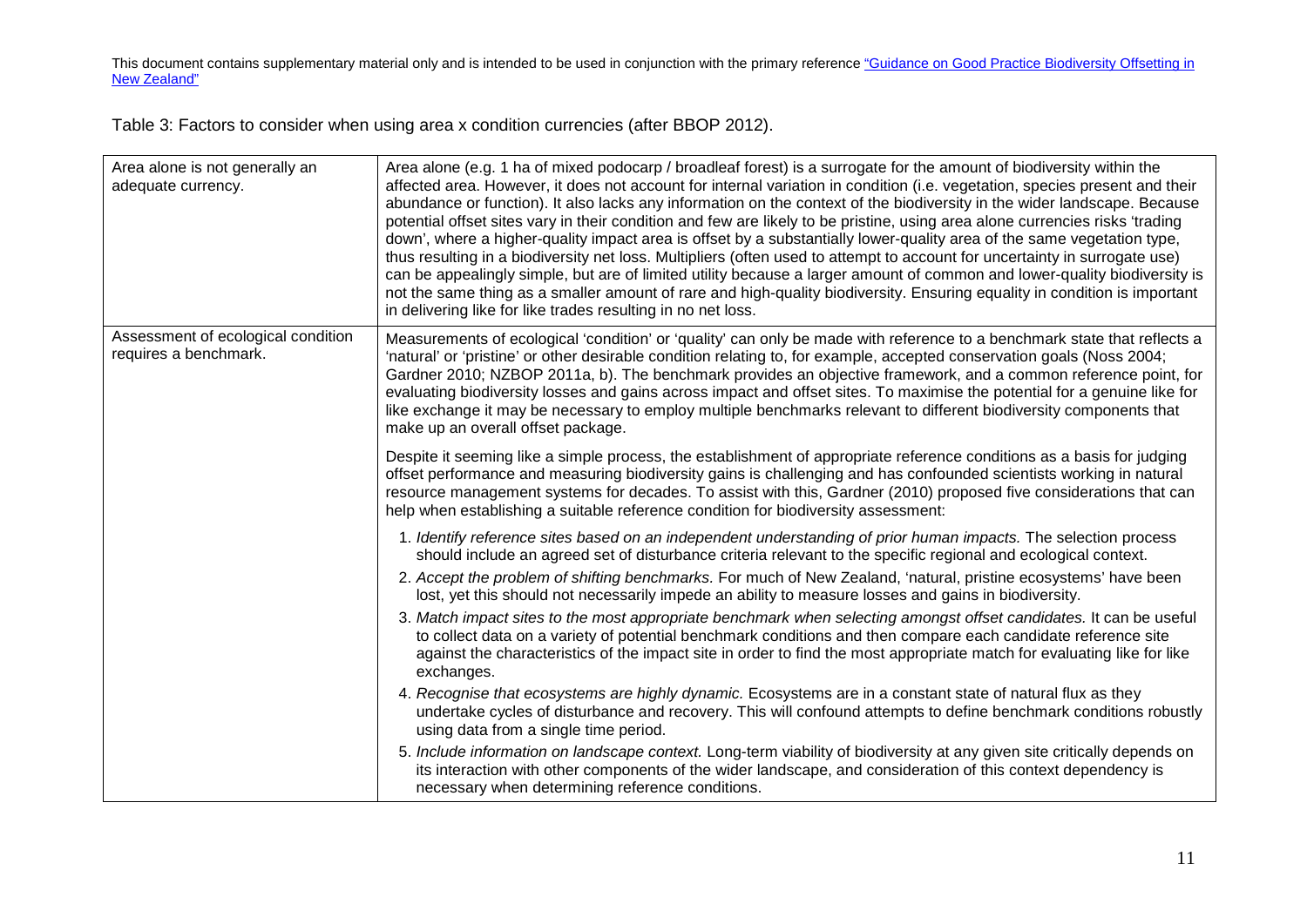| Surrogate-based currencies need to<br>be carefully scaled against changes<br>in the underlying biodiversity<br>components of conservation<br>concern. | Biodiversity rarely varies along linear scales. Accordingly, it is vital that currencies based on surrogates of biodiversity<br>(e.g. area of a particular vegetation type x condition) are consistently scaled against changes in biodiversity values so<br>that an incremental change in the currency reflects the same change in constituent biodiversity values at both high and<br>low ends of its range.<br>The most famous type of scaling factor is found in the use of the species-area exponent z to adjust for the fact that a<br>doubling of habitat area is unlikely to be associated with double the number of species (i.e. area and species are not<br>linearly scaled). Similarly, changes in condition are also unlikely to have a linear relationship with changes in<br>biodiversity, and may need to be scaled. Ideally, this scaling factor would be calibrated using direct observations of<br>(multiple) species across different impact and benchmark sites, or would otherwise need to be developed based on<br>expert opinion, for example. |
|-------------------------------------------------------------------------------------------------------------------------------------------------------|------------------------------------------------------------------------------------------------------------------------------------------------------------------------------------------------------------------------------------------------------------------------------------------------------------------------------------------------------------------------------------------------------------------------------------------------------------------------------------------------------------------------------------------------------------------------------------------------------------------------------------------------------------------------------------------------------------------------------------------------------------------------------------------------------------------------------------------------------------------------------------------------------------------------------------------------------------------------------------------------------------------------------------------------------------------------|
| Context-dependent information that                                                                                                                    | Unless currencies include some measure of irreplaceability (e.g. from national conservation planning processes), there                                                                                                                                                                                                                                                                                                                                                                                                                                                                                                                                                                                                                                                                                                                                                                                                                                                                                                                                                 |
| provides information on rarity or                                                                                                                     | is a danger of allocating low values to degraded yet highly irreplaceable and/or threatened biodiversity (Bekessy et al.                                                                                                                                                                                                                                                                                                                                                                                                                                                                                                                                                                                                                                                                                                                                                                                                                                                                                                                                               |
| irreplaceability should be included in                                                                                                                | 2010). This is problematic as many of the world's most important (for conservation) ecosystems are in a degraded                                                                                                                                                                                                                                                                                                                                                                                                                                                                                                                                                                                                                                                                                                                                                                                                                                                                                                                                                       |
| the currency where possible.                                                                                                                          | state.                                                                                                                                                                                                                                                                                                                                                                                                                                                                                                                                                                                                                                                                                                                                                                                                                                                                                                                                                                                                                                                                 |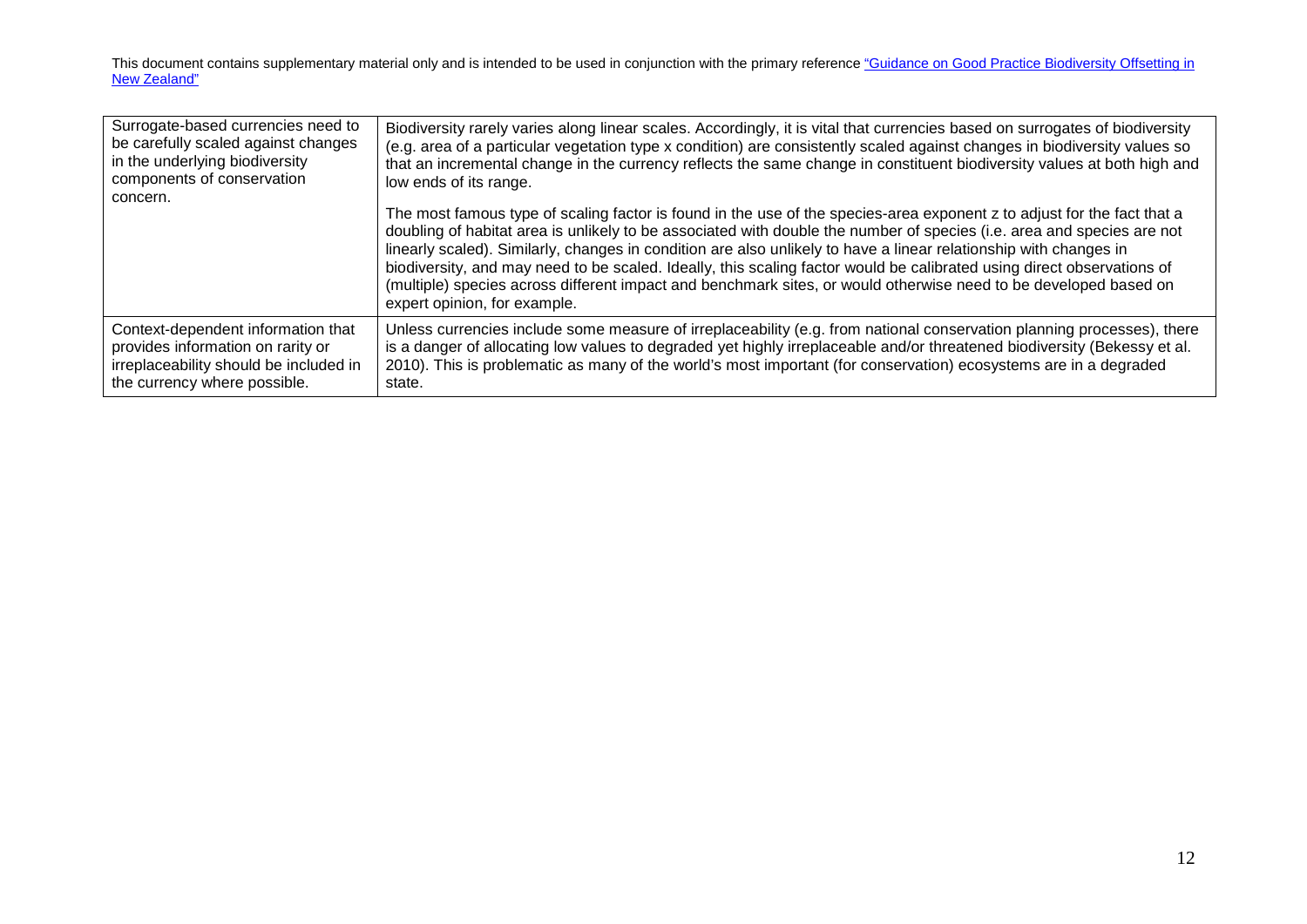### **Constructing model parameters**

The explicit measurement of attributes followed by balancing losses and gains distinguishes biodiversity offsets from other forms of environmental impact management (BBOP 2012a). Consequently, without attribute measurements (parameters) to inform a loss-gain accounting system, no net loss can't be quantitatively demonstrated, in which case a biodiversity offset consistent with the guidance cannot be developed.

This means that it is good practice to plan for the data needs of an offset design early in the project development phase, preferably during the AEE study. However, where reliable, verifiable field-based parameter values are reasonably unobtainable, appropriate parameters might be carefully developed with adequate supporting knowledge via one or more of the following two approaches:

- Structured expert elicitation (see Kuhnert et al. 2010 for review) to synthesise a range of plausible values generated by informed expert knowledge (if available) and preferably modelled as an appropriate probabilistic distribution accounting for variation and uncertainty.
- Informed expert opinion in scenarios where it is possible to produce informative values that are ecologically plausible, defensible and testable.

If either approach is adopted, the reasons why verifiable field data cannot practically be obtained should be explicit, and the steps required to test the veracity of the estimate used should be described. *It is good practice to use parameter values that are testable to avoid the risk of biodiversity loss if untestable and incorrect parameters are used.*

If expert elicitation or informed expert opinion is used to develop parameters, it is important that experts can demonstrate that they are competent experts in the relevant field (preferably quantitative ecologists) and that uncertainty is adequately accounted for to avoid perverse outcomes based on values that are not plausible. Guidance on eliciting and using expert knowledge is provided in the literature (e.g. Kuhnert et al. 2010 and Speirs-Bridge et al. 2010), including use of the Delphi process, which offers potential for reaching consensus on model parameters in datapoor environments (e.g. MacMillan & Marshall 2006), when available expert knowledge is adequate. A key core element of the Delphi process is a consensusbuilding stage involving the dissemination of expert informed opinion (primary results), followed by communication between the experts allowing for adjustment of prior views—thus minimising over-confidence in initial responses (Speirs-Bridge et al. 2010; McBride et al. 2012)—and to bring about convergence towards an overall solution (MacMillan & Marshall 2006). A strength of the Delphi approach is that it provides for open dialogue and shared intellectual space for developers and conservation interests. Such a process has synergies with the RMA process and is consistent with the intent of BBOP Principle 6—Stakeholder participation.

Expert opinion might not be appropriate for generating model parameters for threatened or highly irreplaceable biodiversity if confidence is low (i.e. poorly informed best guesses are not appropriate model parameters because they contain little information and high uncertainty). If plausible parameters cannot be developed, or uncertainty is unacceptably high, it may not be possible to develop a biodiversity offset consistent with the guidance because explicit calculation of losses and gains are required to demonstrate no net loss (BBOP 2012a).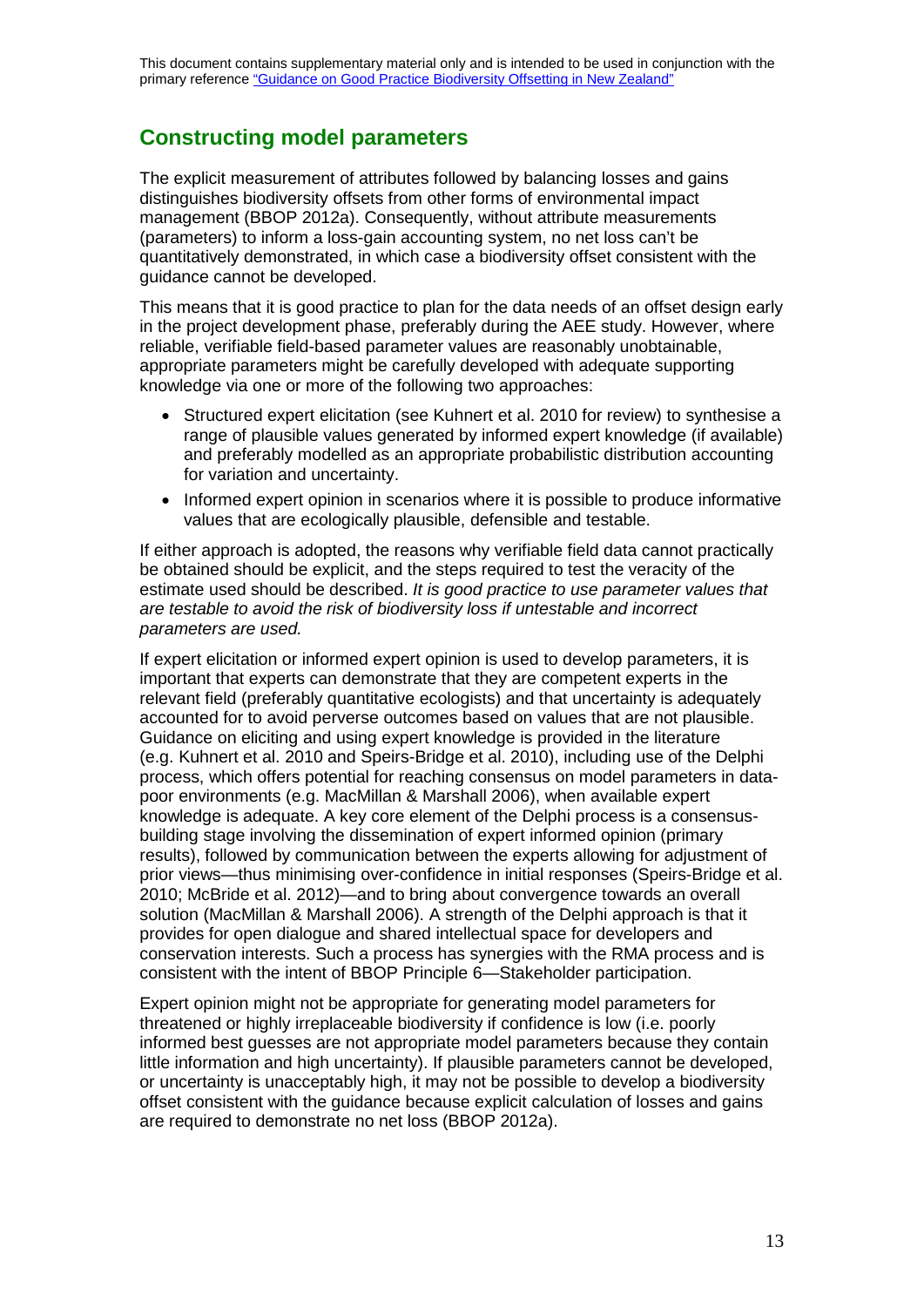### **Biodiversity offset accounting systems**

Ensuring an equitable exchange of biodiversity requires a transparent and fair accounting system or model (BBOP 2012a, Maron et al. 2013). Where currencies define what is being traded, an accounting model is the process by which biodiversity losses and gains are compared to derive the net change estimate necessary to demonstrate no net loss. This process estimates the net balance, or equity (BBOP Principle 7; BBOP 2009) in the exchange of biodiversity between an impact site and the offset site (BBOP 2012a). In doing this, the assessment of biodiversity offsets draws from the well-understood concepts associated with financial accounting and aims for a comparable level of rigour. The accounting system can only estimate no net loss when the same currency (derived from the same underlying biodiversity measurements) is used for losses and gains (BBOP 2012a).

An accounting model may need a range of elements reflecting a range of intervention activities delivering adequate biodiversity gains to limit the risk of failure and to demonstrate a no net loss target (BBOP 2012a). In practice, this may involve parameters reflecting a combination of restoration, pest control and/or other averted loss actions. The core output from the accounting model or system is the offset specification, which details the offset sites and activities that can deliver no net loss or net gain relative to predicted impacts (BBOP 2012a).

When parameterising accounting models, it is good practice to enter values so that no net loss is estimated in a forward predictive manner. Back-fitting a model from a desired point of no net loss compromises the integrity and transparency of the modelling process, which is about estimating the future behaviour of a system based on observable information (i.e. attribute measurements).

One of the main benefits in using an accounting system lies in the process by which parameters and management actions are selected and incorporated into the model. This requires an offset developer to think explicitly about impacts, losses and gains in a more structured manner than many other forms of impact management. The modelling procedure and its outputs provide a guide to the likelihood of achieving no net loss, not an absolute result. When interpreting model outputs, it is important to adequately consider sources of uncertainty and, where their magnitude is high, applying a precautionary principle can reduce the risk of an unfavourable outcome.

Several accounting systems have been investigated or used in New Zealand to balance biodiversity losses and gains to demonstrate no net loss. Several of these have been implemented in spreadsheets, e.g. habitat hectares and area x condition models. While spreadsheets can be useful, it is important to consider their limitations, including their ability to model uncertainty, and because as model complexity increases, transparency and ability to interrogate model structure decreases. Additionally, any errors contained within the spreadsheet may propagate throughout the model and remain unidentified due to difficulty in detecting them in very large spreadsheets. In very complex scenarios, implementing offset models within a programming language environment (e.g. R or RobOff) can improve the transparency, communication and robustness of estimates of no net loss.

It should be remembered that the science around demonstrating no net loss is still developing and new models or accounting systems are likely to improve on the currently available models. Notwithstanding that, Table 4 provides a comparison of the main advantages and disadvantages of some currently available accounting systems.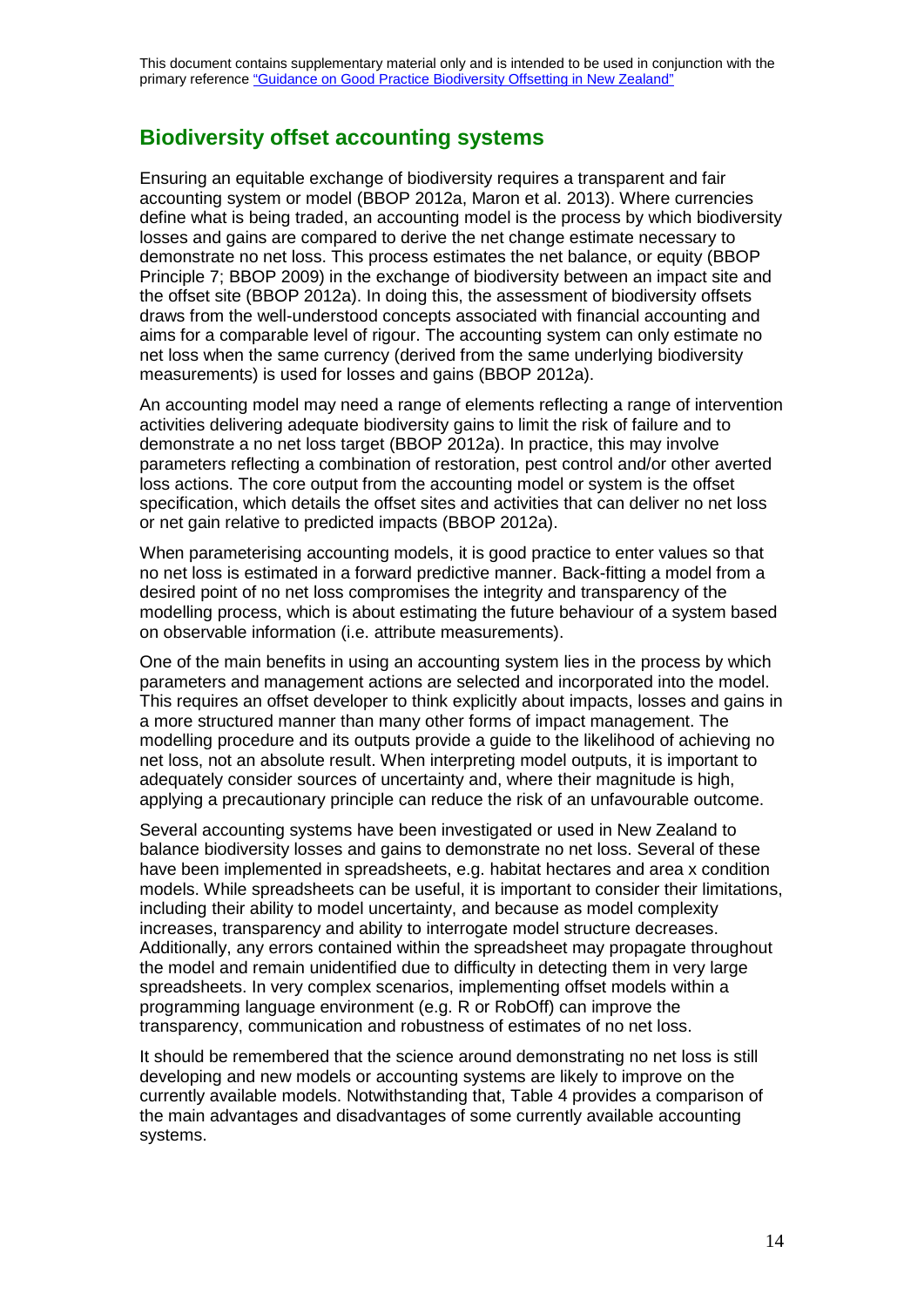### *Some biodiversity offset accounting systems*

### **Habitat hectares**

Habitat hectares (Parkes et al. 2003) was developed for assessment of vegetation quality in Victoria, Australia and has been adopted by the Victoria State Government as a key component of their vegetation management policy framework, which includes biodiversity offsets. Habitat hectares is both a currency and accounting framework (see Tables 2 & 4), based on qualitative scores of vegetation condition to generate a 'habitat score' representing the proportion of the complete 'habitat' present. This score is determined for a stand of vegetation by recording and tallying qualitative scores for individual quality criteria and standardising the scores relative to a benchmark. The method has been criticised (McCarthy et al. 2004) for its ability to conceal trades of different types of biodiversity, necessitating careful use of exchange restrictions based on an adequate knowledge of the underlying biodiversity pattern across type, space and time (Salzman & Rhul 2000). In the absence of appropriate exchange restrictions, the use of habitat hectares for highly complex biodiversity scenarios poses a greater risk of biodiversity loss than other methods that explicitly measure biodiversity attributes.

The original paper published by Parkes et al. (2003) can be found at the following link[:http://www.environment.gov.au/archive/biodiversity/toolbox/templates/pubs/habit](http://www.environment.gov.au/archive/biodiversity/toolbox/templates/pubs/habitat-hectares.pdf) [at-hectares.pdf](http://www.environment.gov.au/archive/biodiversity/toolbox/templates/pubs/habitat-hectares.pdf)

### **Area x condition**

Area x condition (sometimes called condition area or area condition or condition hectares) is also both a currency and an accounting framework (see tables 2, 4). Area x condition accounting systems incorporate the area x condition currency in an accounting framework, to explicitly estimate net change in the amount and condition of attributes (i.e. they are quantified) between impact and offset sites, after standardisation with appropriate benchmarks. Area x condition accounting systems can be designed to provide an explicit estimate of no net loss on an individual component basis, thus reducing problems associated with concealed loss when the currency adequately includes 'what we care about'. However, unless attributes are differentially weighted to reflect their value to society, all attributes are considered equal, and concealed trades may occur (e.g. early seral forest will be valued equally with mature forest). The accounting system can also incorporate the 'net present biodiversity value' concept (Overton et al. 2013) and other forms of time discounting.

#### *RobOff—robust offsets calculator*

RobOff (Pouzols et al. 2012) is a framework and software for conservation planning, including the design of biodiversity offsets (see Table 4). Its strength lies in its ability to account for both uncertainty and for time-lags between biodiversity loss and the predicted gains delivered by offsetting actions. It compares a range of possible scenarios to determine the optimal allocation of resources to ensure that offsetting gains are sufficient to balance development losses, and it therefore functions as an offset accounting system. In making these calculations, RobOff takes account of the conservation value of different biodiversity features, the negative impacts upon them of development actions and the potential gains from offsetting actions and explicitly considers the costs and feasibility of actions, budgetary constraints, time discounting and like for like requirements.

RobOff can address complex problems associated with habitat maintenance, management, restoration and offsetting by removing the spatial components of offset site selection (i.e. it does not consider the physical location of an offset site). The latter can subsequently be assessed in complementary spatial systematic conservation planning tools (e.g. Zonation [\(http://cbig.it.helsinki.fi/software/zonation/\)](http://cbig.it.helsinki.fi/software/zonation/)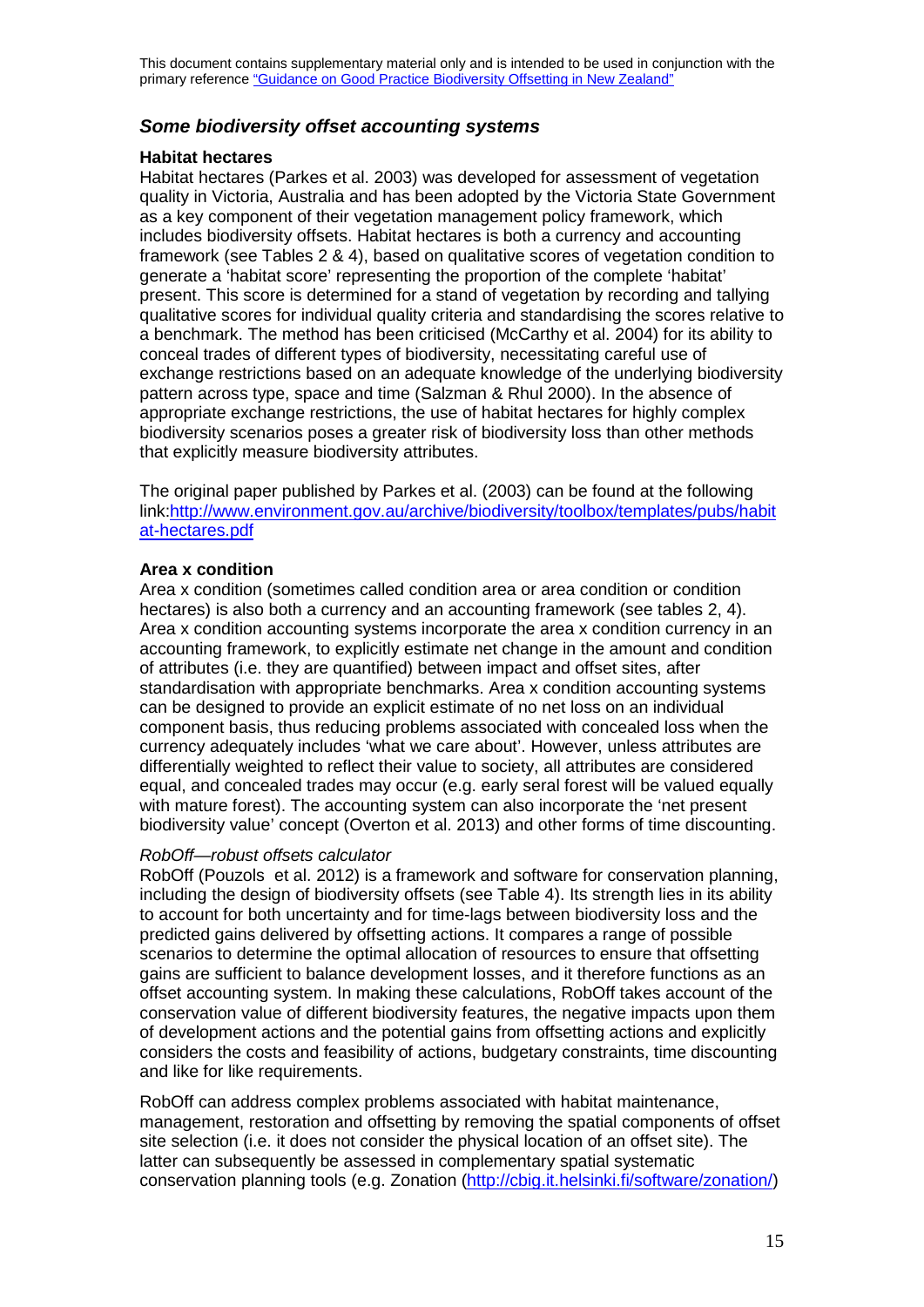or Marxan [\(http://www.uq.edu.au/marxan/\)](http://www.uq.edu.au/marxan/)) to optimise the location of the offset specification. This provides for offsets to be designed in context with national conservation goals and strategies, if so desired.

In RobOff, offset management actions produce different, uncertain responses for biodiversity components in different biodiversity types through time. RobOff analyses are intended to answer questions about how much of what kinds of (conservation) measures should be allocated to which biodiversity type.

RobOff is publicly available software located at <http://cbig.it.helsinki.fi/software/roboff/>

#### *Vital Sites*

Vital Sites is an accounting framework that utilises the ecological integrity currency as a biodiversity goal (see Table 2 in Overton & Price 2011). Vital Sites uses the concept of ecological integrity (Lee at al. 2005) defined by:

- Species occupancy—the extent to which species fill their natural ranges;
- Environmental representation—the entire range of ecosystems are represented; and
- Native dominance—species composition and ecosystem processes are dominated by native species.

The Vital Sites model uses a broad range of biodiversity information on species and environments, and threats on biodiversity, such as project-related vegetation clearance and animal and plant pests. The model uses two computation strands to address the three components of ecological integrity: 1) species occupancy, and 2) environmental representation and native dominance, combined. For each strand, the significance of an impact and offset site is evaluated as its marginal contribution to national ecological integrity. In addition, the model uses information on development impacts, pest and other pressures at a site to estimate the vulnerability or expected loss of biodiversity at the site. Significance of a site is calculated for each computational strand as the marginal loss of national ecological integrity that would occur if the species was lost from the site. With full development, Vital Sites offers the ability to evaluate both like for like and out of kind offsets and can be used as an initial scoping exercise for impact assessment and to guide the selection of potential offsets to address residual impacts. The output includes offset density maps showing the locations of offset opportunities at a national scale.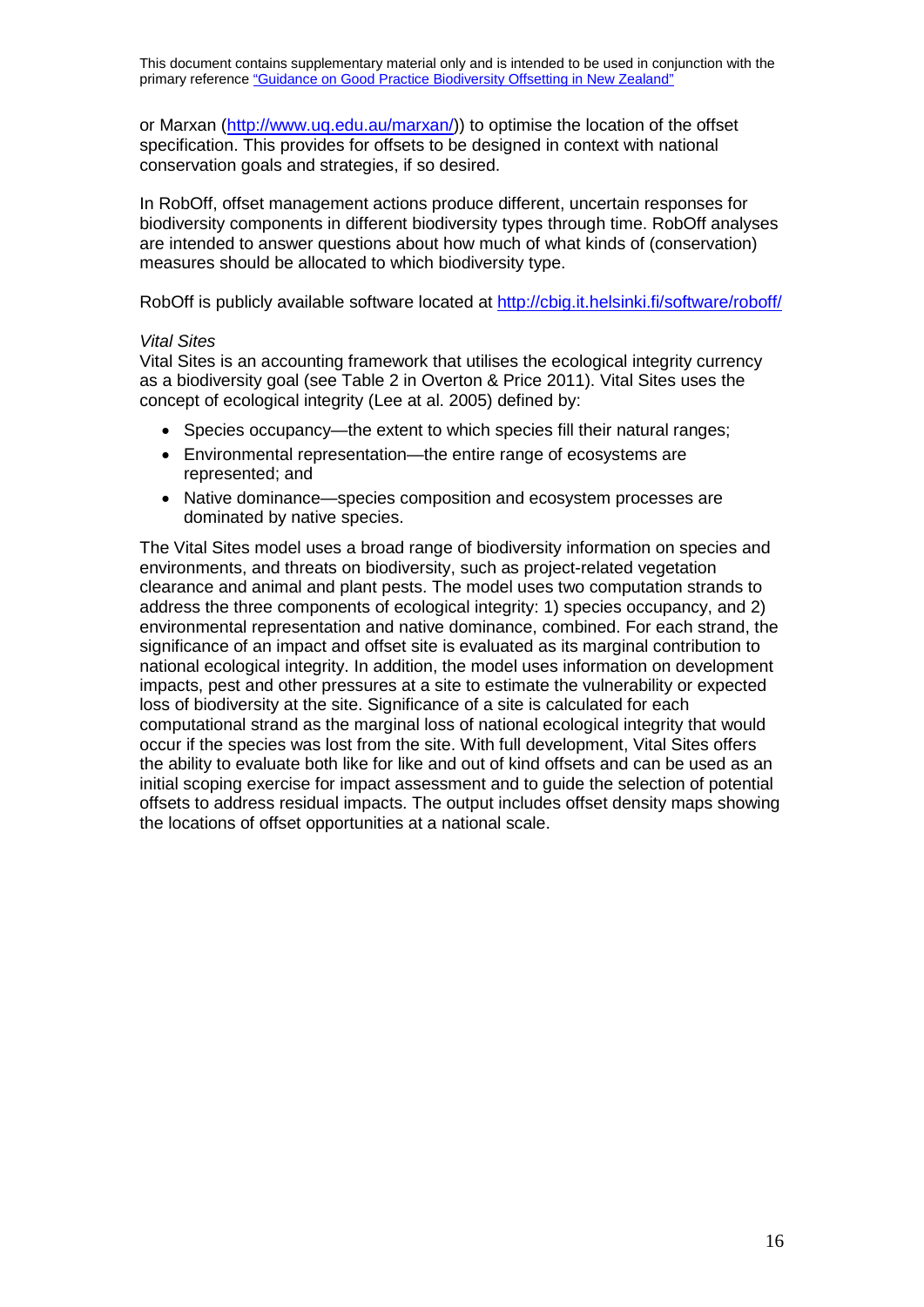Table 4: Comparison of the main advantages and disadvantages of some currently available accounting systems (models) and suggestions for their most appropriate use.

| <b>Accounting system/model</b> | <b>Advantages</b>                                                                                                                                                                                                                                                                                                                                                                                     | <b>Limitations</b>                                                                                                                                                                                                                                                                                                                                                                                                                        |
|--------------------------------|-------------------------------------------------------------------------------------------------------------------------------------------------------------------------------------------------------------------------------------------------------------------------------------------------------------------------------------------------------------------------------------------------------|-------------------------------------------------------------------------------------------------------------------------------------------------------------------------------------------------------------------------------------------------------------------------------------------------------------------------------------------------------------------------------------------------------------------------------------------|
| <b>Habitat hectares</b>        | • Simpler to use<br>• More cost effective for small projects                                                                                                                                                                                                                                                                                                                                          | • Limited transparency when implemented in Excel and<br>errors can propagate through spreadsheet<br>Concealed loss or like for unlike trades not apparent in<br>spreadsheet unless attributes are weighted and explicitly<br>accounted<br>• Does not internalise exchange restrictions<br>• Not well suited to highly complex biodiversity<br>• Does not account for uncertainty                                                          |
| Area x condition               | • Uses quantitative attribute measures<br>• Can be designed to explicitly account for no net loss on<br>individual component and attribute basis<br>• Reduced risk of concealed like for unlike trades<br>• Computationally flexible                                                                                                                                                                  | • When implemented in Excel can be complex, lacking in<br>transparency and errors can propagate through<br>spreadsheet<br>• Concealed loss or like for unlike trades not apparent in<br>spreadsheet unless attributes are weighted and explicitly<br>accounted<br>• Does not internalise exchange restrictions<br>• Does not account for uncertainty                                                                                      |
| <b>RobOff</b>                  | • Explicit accounting for uncertainty<br>• Flexible handling of time lags<br>• Objective simultaneous analyses of a range of actions<br>• Considers management costs<br>• With further development, potential for out of kind<br>exchanges<br>• Complements spatial planning tools<br>• Can be used to assess adequacy of a proposed offset<br>• Can handle complex analyses in multiple environments | • High level of conceptual understanding of offsets and<br>technical expertise required to run software<br>Does not account for costs that vary over time<br>$\bullet$<br>Software is under ongoing development, requiring<br>ongoing user support and up-skilling<br>Binary treatment of like for like or like for unlike does not<br>consider biodiversity similarity/dissimilarity spectrum<br>• Requires use of exchange restrictions |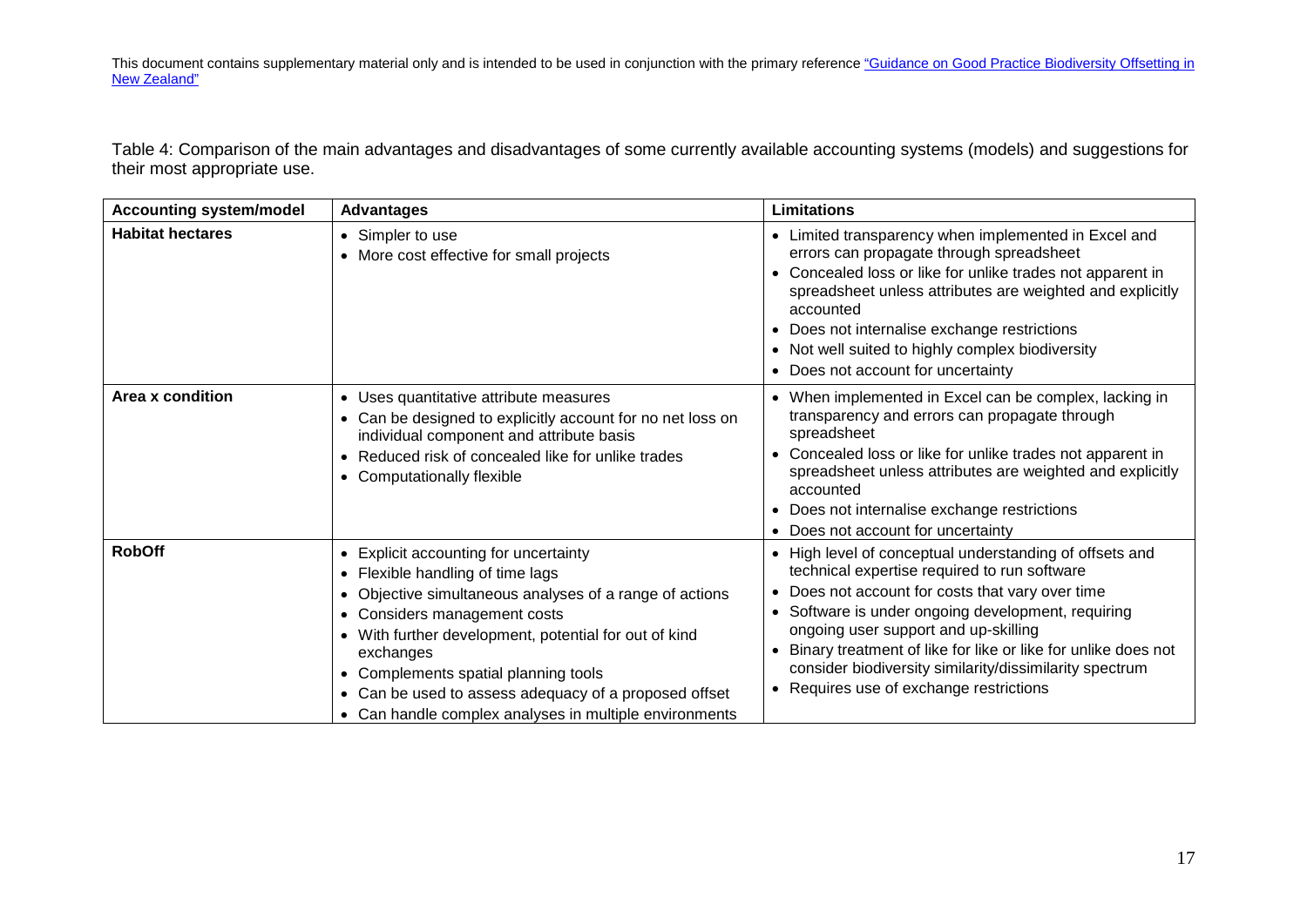| <b>Accounting system/model</b> | <b>Advantages</b>                                                                                                                                                                                                                                                                                                                                                                                                                                                                                                                                                 | <b>Limitations</b>                                                                                                                                                                                                                                                                           |
|--------------------------------|-------------------------------------------------------------------------------------------------------------------------------------------------------------------------------------------------------------------------------------------------------------------------------------------------------------------------------------------------------------------------------------------------------------------------------------------------------------------------------------------------------------------------------------------------------------------|----------------------------------------------------------------------------------------------------------------------------------------------------------------------------------------------------------------------------------------------------------------------------------------------|
| <b>Vital Sites</b>             | Uses currency of marginal contribution to national<br>conservation goals (e.g. ecological integrity)<br>Can incorporate a range of biodiversity goals, including<br>ecological integrity<br>• Provides means for out of kind exchanges based on<br>chosen currency, with current recommendation that such<br>exchanges are constrained<br>• Objective simultaneous analyses of a range of actions<br>Can handle complex analyses in multiple environments<br>• Provides desktop evaluation of impacts and spatial<br>identification of diverse offsetting options | • Use is limited by national-scale data availability<br>• No current methods to use plot-based field data to<br>validate results<br>• Does not explicitly consider uncertainty<br>• Still under development<br>• Operates at coarse spatial scale<br>• Requires use of exchange restrictions |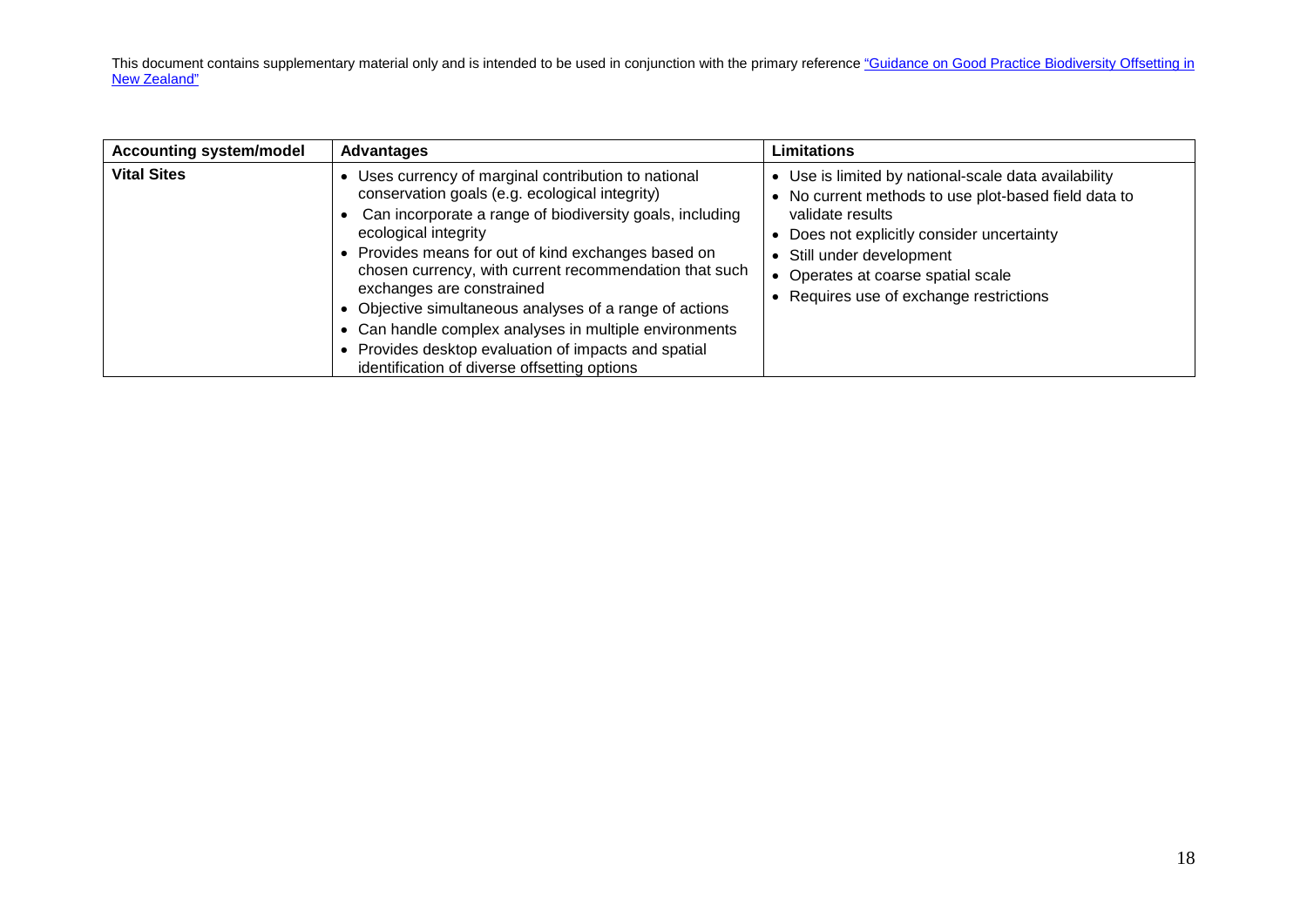### **Accounting for equity in offset design**

Equity is a BBOP principle (BBOP Principle 7). Salzman & Ruhl (2000) point out that equity in biodiversity accounting varies according to type, time and space, whereas financial accounting is only concerned with equity in time (discounting) as dollars have a set and consistent value across space. An offset accounting model would, ideally, account for changes in all three dimensions (type, time, space) to ensure the delivery of no net loss. The majority of existing methods account in some way for exchanges in type and across space between impact and offset sites, but few deal with time. Exception to this are models incorporating the concept of net present biodiversity value that incorporate specified time intervals and a discount rate with a currency (Overton et al 2013; BBOP 2012a). The use of discount rates in biodiversity offsetting is controversial because there is some disagreement about the appropriateness of drawing concepts from economic principles and applying them to biodiversity, as this assumes that society values biodiversity and money in a similar way. If offset developers apply discount rates to their offset designs, it is important that the discount rates used are justified and the implications of their use understood.

Although it is impossible to guarantee that a biodiversity offset delivers truly like for like biodiversity benefits, several considerations important to addressing problems of equity are presented in Table 4.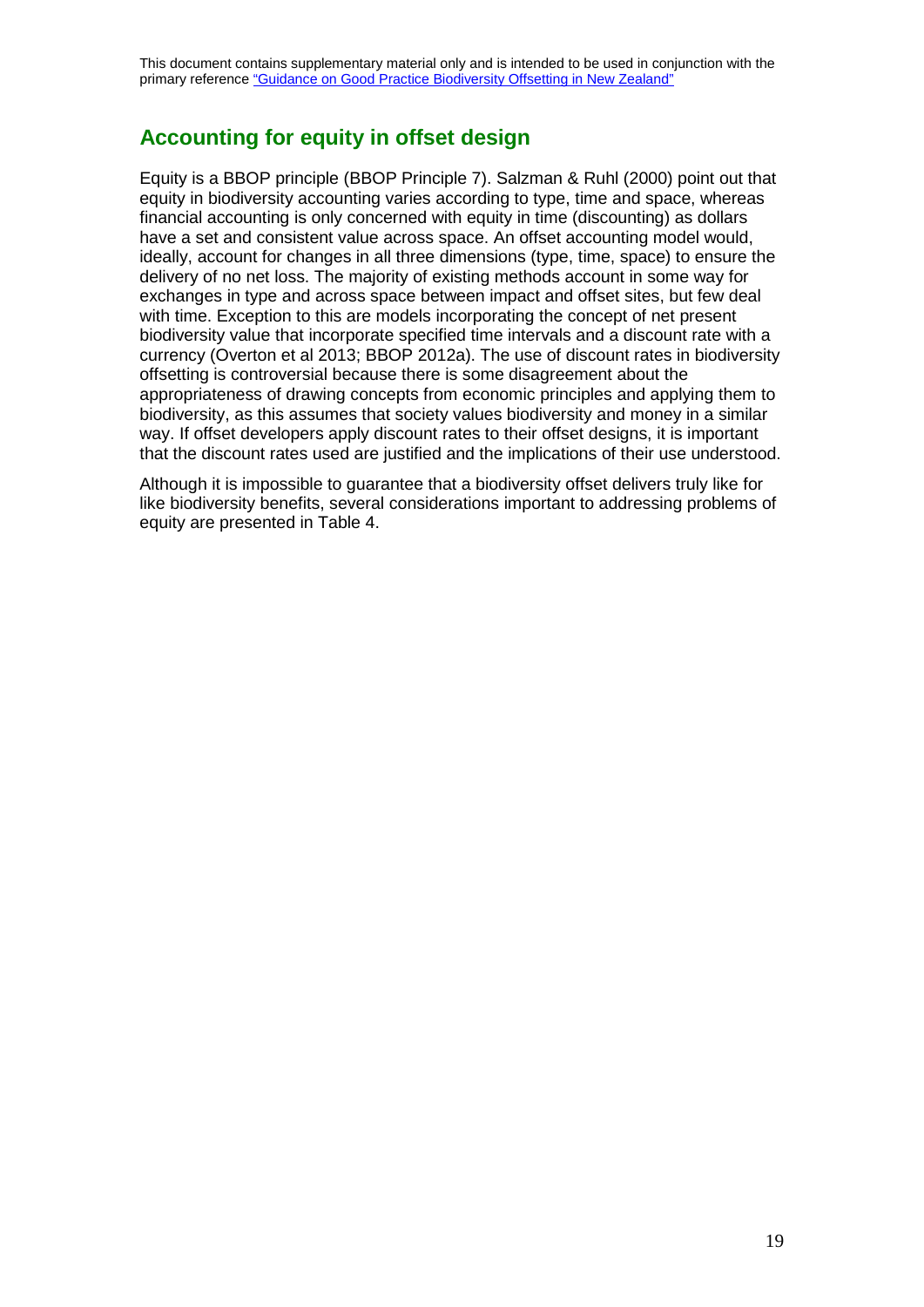Table 5: Consideration for addressing equity in using a biodiversity offset accounting system (after Salzman & Ruhl 2000; BBOP 2012a).

| Equity in the type of biodiversity | Because biodiversity is heterogeneous, demonstrating like for like exchanges is challenging, requiring that<br>rigorous offset design pays careful attention to choosing biodiversity currencies that adequately capture any<br>significant changes in valued biodiversity components. Restrictions (exchange rules) are needed to limit<br>exchanges that would undermine the delivery of no net loss. A variety of exchange rules can be used to<br>improve equivalence of biodiversity exchange includes:                                                                                                                                                                                                                                                                                                                                                                                                                                                                                                             |  |
|------------------------------------|--------------------------------------------------------------------------------------------------------------------------------------------------------------------------------------------------------------------------------------------------------------------------------------------------------------------------------------------------------------------------------------------------------------------------------------------------------------------------------------------------------------------------------------------------------------------------------------------------------------------------------------------------------------------------------------------------------------------------------------------------------------------------------------------------------------------------------------------------------------------------------------------------------------------------------------------------------------------------------------------------------------------------|--|
|                                    | 1. Limits on exchanges that involve biodiversity components of known conservation importance<br>(e.g. of high irreplaceability or vulnerability).<br>This highlights the point that there are limits to what can be offset (BBOP Principle 2—Limits to what can<br>be offset (BBOP 2012b; Pilgrim et al. 2013)). Rules can be set that prevent the exchange of irreplaceable,<br>or threatened biodiversity for components of lower irreplaceability or threat status - i.e., 'trading down'.<br>Biodiversity components of particular conservation importance should be dealt with individually in the<br>biodiversity accounting process to ensure that any changes and the ability to achieve their no net loss can<br>be easily assessed.                                                                                                                                                                                                                                                                            |  |
|                                    | Limits on declines in ecological condition between impact and offset sites.<br>2.<br>One problem with some currencies based on area x condition is that increases in area may be allowed to<br>compensate for decreases in condition (i.e. to the extent that the currency rules allow area and condition to<br>be exchangeable). This could easily result in a significant drop in biodiversity conservation value if a large<br>area of very low condition was offered in exchange for a smaller area of excellent ecological condition.<br>Such risks may be limited by applying an exchange rule which requires that key indicators of ecological<br>condition either do not change significantly or can only increase between impact and offset sites (i.e.<br>insisting on like for like or trading up and not allowing 'trading down'). Such an exchange rule could be<br>implemented in an accounting model that individually quantifies losses and gains and estimates no net loss<br>for specified attributes. |  |
|                                    | Limits on what is considered substitutable within aggregated surrogate currencies.<br>3.<br>McCarthy et al. (2004) highlights the importance of this by identifying possible weaknesses in the habitat<br>hectares currency (Parkes et al. 2003); for example, in situations where increases in some attributes (such<br>as volume of dead wood) mask negative changes in others (such as loss of live trees). This kind of problem<br>can be solved, at least in part, by establishing exchange rules that set minimum values (and, possibly,<br>upper limits) to key components that make up any aggregated currency. Where possible, such threshold<br>values should be justified through validation against actual biodiversity data in reference sites.                                                                                                                                                                                                                                                             |  |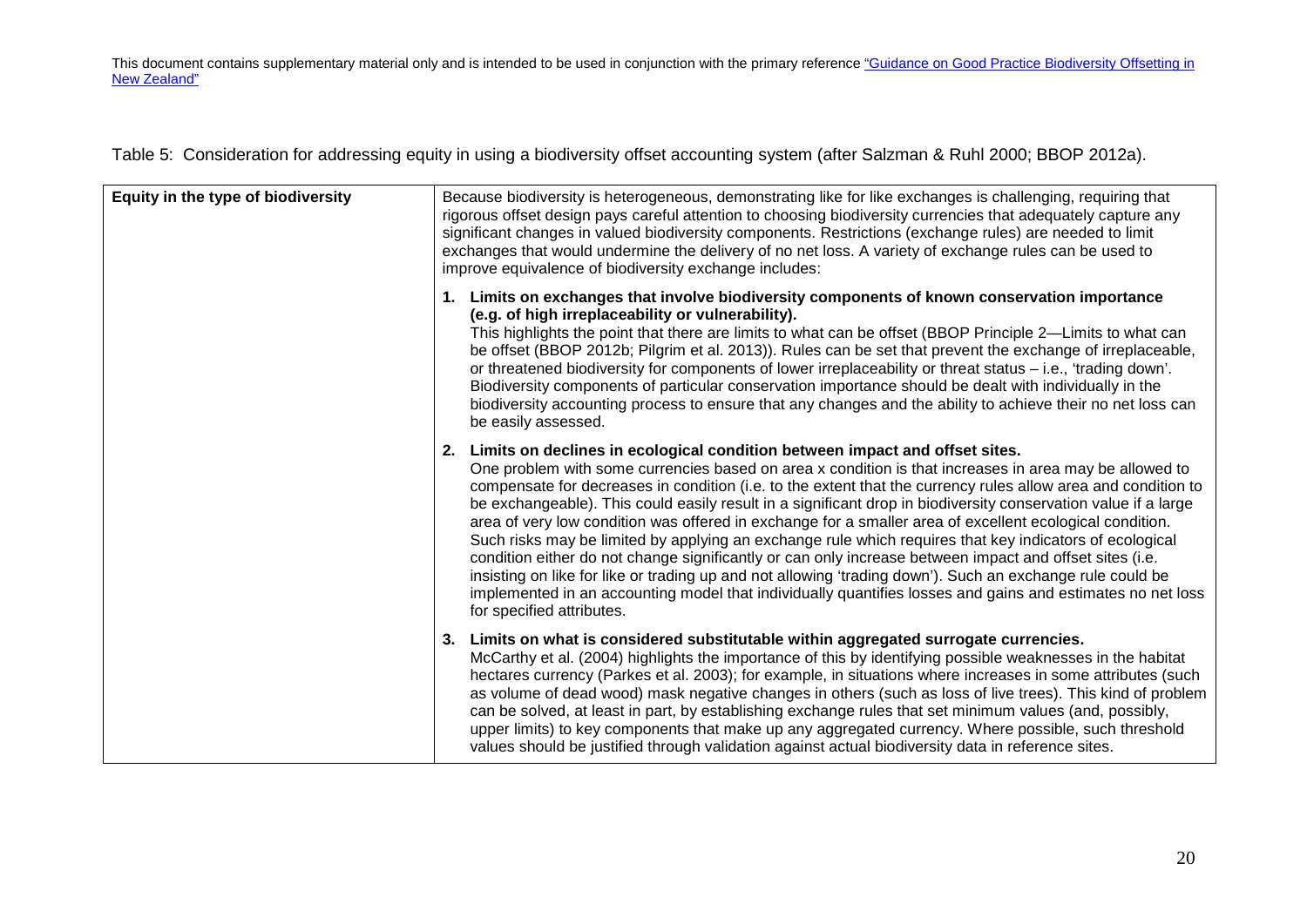|                        | 4. Requirements for minimum landscape context conditions at offset sites.<br>Offset sites that have not been designed to account for composition and structure of the wider landscape<br>may not prove ecologically viable in the long term. Rules can be set that require offset sites to be of a<br>minimum size, and be characterised by a minimum level of connectivity with neighbouring patches of the<br>same vegetation type (Gibbons et al. 2009).                                                                                                                                                                                                                                                                                                                                                                                                                                                                                                                                                                                                                                                                                |
|------------------------|--------------------------------------------------------------------------------------------------------------------------------------------------------------------------------------------------------------------------------------------------------------------------------------------------------------------------------------------------------------------------------------------------------------------------------------------------------------------------------------------------------------------------------------------------------------------------------------------------------------------------------------------------------------------------------------------------------------------------------------------------------------------------------------------------------------------------------------------------------------------------------------------------------------------------------------------------------------------------------------------------------------------------------------------------------------------------------------------------------------------------------------------|
| <b>Equity in space</b> | Biodiversity is spatially heterogeneous due to variability in biogeography and the type and intensity of human<br>activities. Heterogeneity in biodiversity can be envisaged as a continuum along which greater distances<br>between two points represent increasing dissimilarities. This means that units of biodiversity that are<br>geographically close tend to be more similar than those that are geographically more distant. Accordingly,<br>geographic distance is often used as a relatively useful proxy of ecological equivalence. Spatial exchange<br>restrictions that take the broader regional context into account and/or which limit the distance over which<br>impact and offset sites can be separated (e.g. catchments or ecological districts) can be used to help ensure<br>that an offset is more likely to achieve the goal of no net loss. Accounting systems that integrate measures of<br>biodiversity at a variety of scales (e.g. at site level or landscape level—to capture habitat connectivity, for<br>example—and regionally) provide a means of integrating spatial equity in biodiversity exchanges. |
| <b>Equity in time</b>  | Unless the biodiversity gains from an offset are delivered before the development impact occurs, it is inevitable that<br>losses at the impact site will exceed any biodiversity gains from offset activity at least for a period of time (Bekessy et<br>al. 2010; Overton et al. 2013). Any temporal mismatch or lag between losses and gains increases the risk that<br>certain biodiversity components cannot be maintained at all. This may be due to the failure in the offset activity<br>(e.g. restoration is unsuccessful), or as a result of the nonlinear nature of biodiversity and time-delayed ecological<br>cascade effects (e.g. loss of key ecological processes such as seed dispersal or nutrient cycling, degradation or loss<br>of habitat and critical resources needed for the persistence of certain species) or due to the impact of unexpected<br>hazards such as fire, flooding and pest invasion for which provision has not been made.                                                                                                                                                                         |
|                        | A common approach to addressing certain aspects of equity over time is the use of simple multipliers (see also<br>section 3.2 in BBOP 2012a for further guidance): these are applied to assess the required 'gains' to be delivered by<br>a specific offset, with the size of the multiplier varying according to the length of the time lag between losses and<br>gains. However, the size of time-discounting-based multipliers can be enormous when dealing with offset activities<br>that take a long time to deliver biodiversity gains (e.g. replacing old growth forest (Moilanen et al. 2009)).                                                                                                                                                                                                                                                                                                                                                                                                                                                                                                                                    |
|                        | Use of multipliers does not, however, address the problem where temporal delays lead to critical resource shortages<br>over time that may result in irreversible biodiversity loss (e.g. loss of large roost trees use by long-tailed bats) or for<br>scenarios where uncertainty around the technical ability to deliver an offset is high (e.g. re-establishing coal<br>measures vegetation). Problems around the use of multipliers are best addressed by providing a successful offset<br>ahead of any impacts taking place (Bekessy et al. 2010).                                                                                                                                                                                                                                                                                                                                                                                                                                                                                                                                                                                     |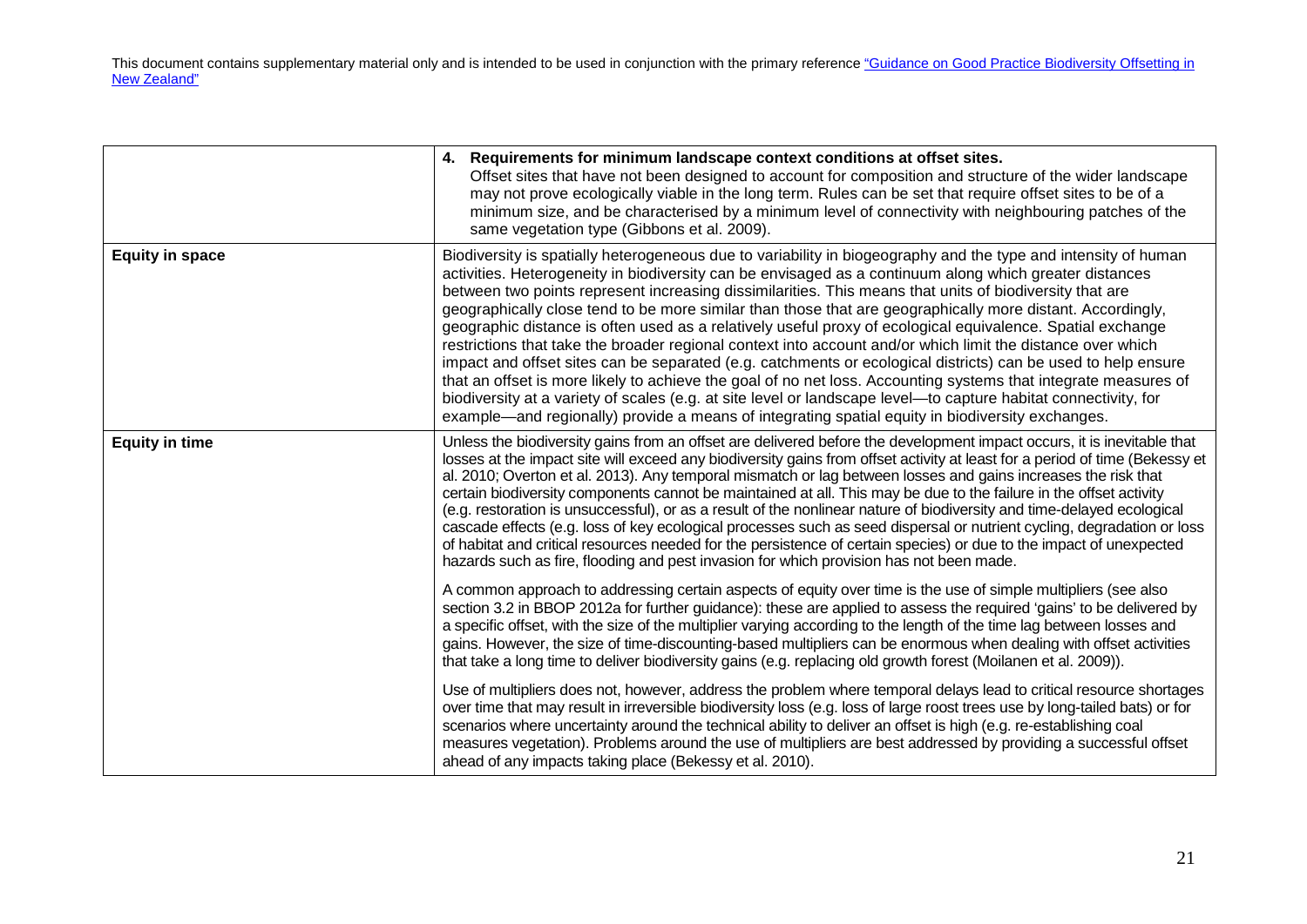Further detail on calculating losses and gains and the selection of currencies can be obtained in BBOP (2012a) from the BBOP website <http://www.forest-trends.org/>

### **References**

BBOP (Business and Biodiversity Offsets Programme) 2009. Resource Paper: Biodiversity offset design handbook. BBOP, Washington, D.C. [http://bbop.forest](http://bbop.forest-trends.org/pages/guidelines)[trends.org/pages/guidelines](http://bbop.forest-trends.org/pages/guidelines)

BBOP (Business and Biodiversity Offsets Programme) 2012a. Resource Paper: No net loss and loss-gain calculations in biodiversity offsets. BBOP, Washington, D.C. <http://bbop.forest-trends.org/pages/guidelines>

BBOP (Business and Biodiversity Offsets Programme) 2012b. Resource Paper: Limits to what can be offset. BBOP, Washington, D.C. [http://bbop.forest](http://bbop.forest-trends.org/pages/guidelines)[trends.org/pages/guidelines](http://bbop.forest-trends.org/pages/guidelines)

Bekessy, S.A.; Wintle, B.A.; Lindenmayer, B.D.; McCarthy, M.A.; Colyvan, M.; Burgman, M.A.; Possingham, H.P. 2010. The biodiversity bank cannot be a lending bank. *Conservation Letters 3*: 151–158.

Brown, M.A.; Clarkson, B.D.; Stephens, R.T.T.; Barton, B. 2014. Compensating for ecological harm—the state of play in New Zealand. *New Zealand Journal of Ecology 38(1): 139*–*146.*

Gardner, T.A. 2010. Monitoring forest biodiversity: improving conservation through ecologically responsible management. Earthscan, London.

Gardner, T.A.; von Hase, A.; Brownlie, S.; Ekstrom, J.M.M.; Pilgrim, J.D.; Savy, C.E.; Stephens, R.T.T.; Treweek, J.; Ussher, G.T.; Ward, G.; ten Kate, K. 2013. Biodiversity offsets and the challenge of achieving no net loss. *Conservation Biology published online: 23 AUG 2013. DOI: 10.1111/cobi.12118*

Gibbons, P.; Briggs, S.; Ayers, D.; Seddon, J.; Doyle, S.; Cosier, P.; McElhinny, C.; Pelly, V.; Roberts, K. 2009. An operational method to assess impacts of land clearing on terrestrial biodiversity. *Ecological Indicators 9*: 26–40.

Kuhnert, P.M.; Martin, T.G.; Griffiths, S.P. 2010. A guide to eliciting and using expert knowledge in Bayesian ecological models. *Ecology Letters 13*: 900–914.

Lee, W.; McGlone, M.; Wright, E. 2005. Biodiversity inventory and monitoring: a review of national and international systems and a proposed framework for future biodiversity monitoring by the Department of Conservation. Landcare Research Contract Report: LC0405/122.

MacMillan, D.C.; Marshall, K. 2006. The Delphi process—an expert-based process to ecological modelling in data-poor environments. *Animal Conservation 9*: 11–19.

Maron, M.; Hobbs, R.J.; Moilanen, A.; Matthews, J.W.; Christie, K.; Gardner, T.A.; Keith, D.A.; Lindenmayer, D.B.; McAlpine, C.A. 2012. Faustian bargains? Restoration realities in the context of biodiversity offset policies. *Biological Conservation 155*: 141–148.

Maron, M.; Rhodes, J.R.; Gibbons, P. 2013. Calculating the benefit of conservation actions. *Conservation Letters 6(5)*: 359–367.

McBride, M.F.; Fidler, F.; Burgman, M.A. 2012. Evaluating the accuracy and calibration of expert predictions under uncertainty: predicting the outcomes of ecological research. *Diversity and Distributions 18*: 782–794.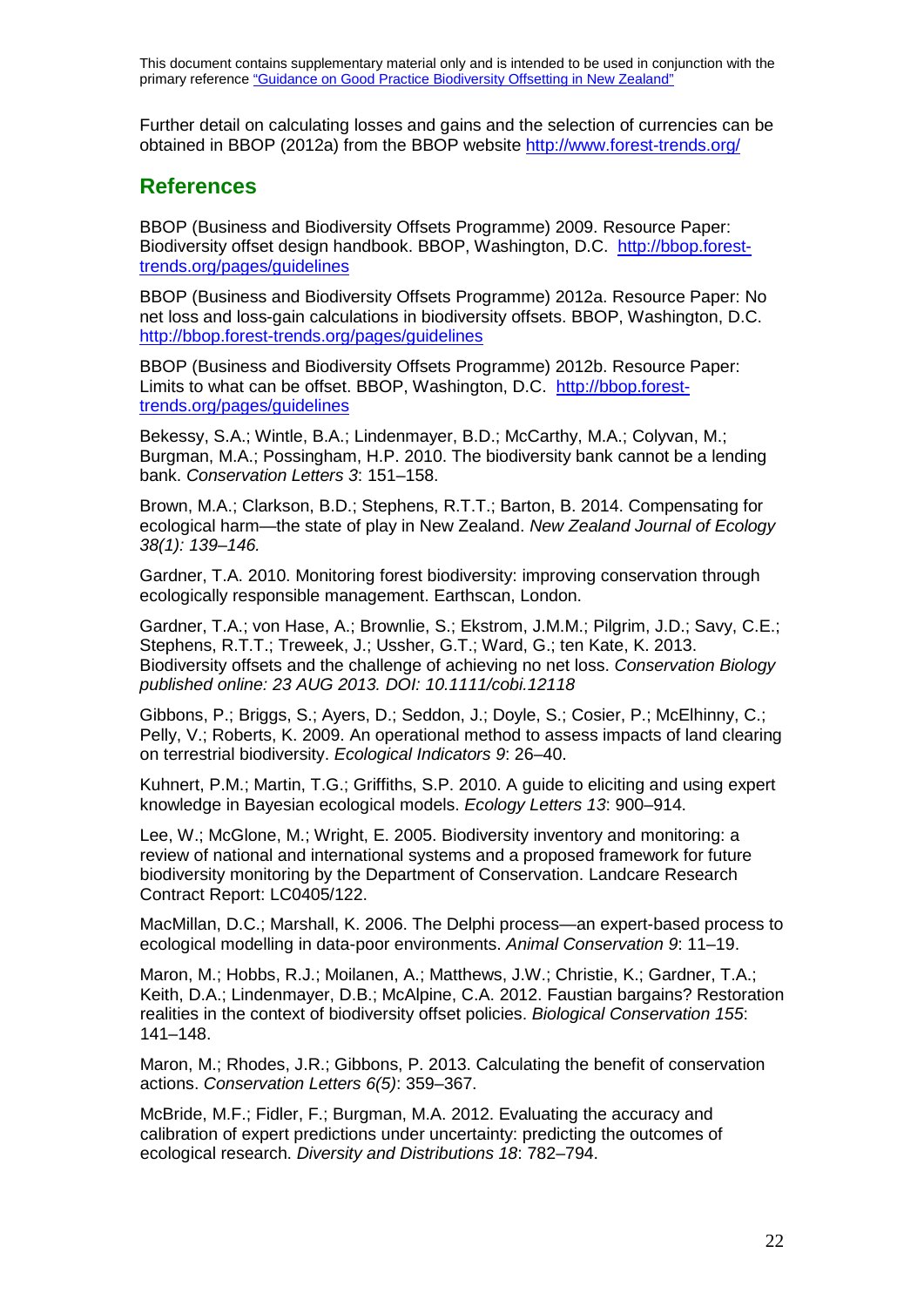McCarthy, M.A.; Parris, K.M.; Van Der Ree, R.; McDonnell, M.J.; Burgman, M.A.; Williams, N.S.G.; McLean, N.; Harper, M.J.; Meyer, R.; Hahs, A.; Coates, T. 2004. The habitat hectares approach to vegetation assessment: an evaluation and suggestions for improvement. *Ecological Management Restoration 5*: 24–27.

Moilanen, A.; van Treeffelen, A.J.A.; Ben-Haim, Y.; Ferrier, S. 2009. How much compensation is enough? A framework for incorporating uncertainty and time discounting when calculating offset ratios for impacted habitat. *Restoration Ecology 17(4)*: 470–478.

Noss, R.F. 2004. Some suggestions for keeping national wildlife refuges healthy and whole. *Natural Resources Journal 44*: 1093–1111.

NZBOP 2011a. Biodiversity offsetting models for the Escarpment Mine Project, Denniston Plateau, Westland. Contract report prepared by Wildland Consultants for New Zealand Biodiversity Offsets Programme, August 2011. New Zealand Department of Conservation, Wellington.

NZBOP 2011b. Summary report measuring impacts and defining biodiversity offset specifications for the Tahi NZ Eco-resort. Contract report prepared by Auckland University for New Zealand Biodiversity Offsets Programme, December 2011. New Zealand Department of Conservation, Wellington..

NZBOP 2012. Selection and weighting of attributes for use in biodiversity offsetting currencies. Contract report prepared by Wildland Consultants for New Zealand Biodiversity Offsets Programme, June 2012. New Zealand Department of Conservation, Wellington.

Overton, J.; Price, R. 2011. Ecological integrity and the design of biodiversity offsets. Landcare Research Contract report LC:800 prepared for the New Zealand Department of Conservation.

Overton, J. McC.; Stephens, R.T.T.; Ferrier, S. 2013. Net present biodiversity value and the design of biodiversity offsets*. Ambio 42(1)*: 100–10.

Parkes, D.; Newell, G.; Cheal, D. 2003. Assessing the quality of native vegetation: The 'habitat hectares' approach. *Ecological Management and Restoration 4*: S29– S38.

Pilgrim, J.D.; Brownlie, S.; Ekstrom, J.M.M.; Gardner, T.A.; von Hase, A.; ten Kate, K.; Savy, C.E.; Stephens, R.T.T.; Temple, H.J.; Treweek, J.; Ussher, G.T.; Ward, G. 2013. A framework for assessing offsetability of biodiversity impacts. *Conservation Letters* 6(5): 376–384.

Pouzols, F.M.; Burgman, M.A.; Moilanen, A. 2012. Methods for allocation of habitat management, maintenance, restoration and offsetting, when conservation actions have uncertain consequences. *Biological Conservation 153*: 41–50.

Salzman, J.; Ruhl, J.B. 2000. Currencies and the commodification of environmental law. *Stanford Law Review 53*: 607–694.

Speirs-Bridge, A.; Fidler, F.; McBride, M.; Flander, L.; Cumming, G.; Burgman, M. 2010. Reducing overconfidence in the interval judgments of experts. *Risk Analysis 30(3)*: 512–523.

Walker, S.; Brower, A.L.; Stephens, R.T.; William, G.L. 2009. Why bartering biodiversity fails. *Conservation Letters 2*: 149–157.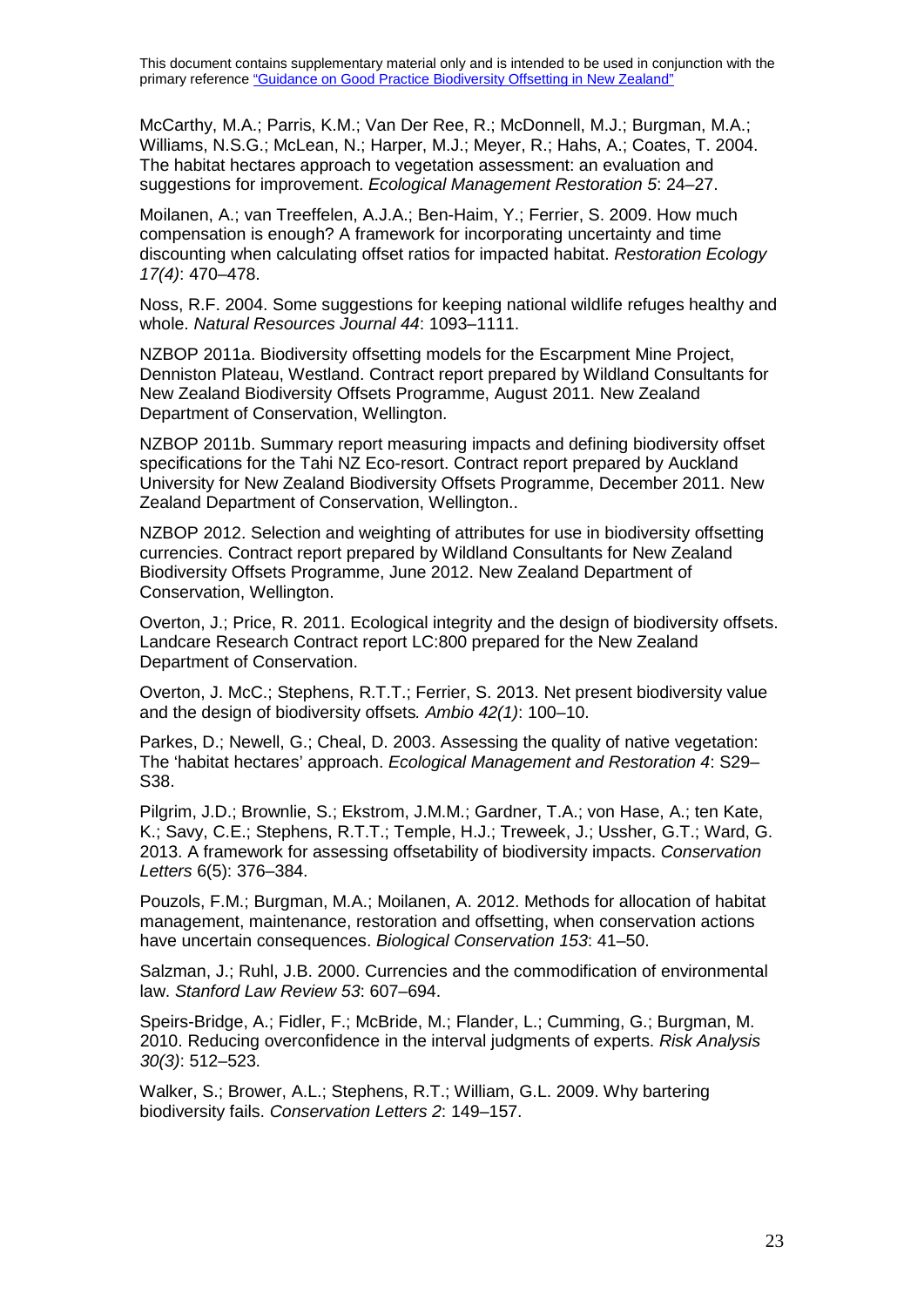## **Appendix 1**

Examples of biodiversity types, components and attributes and how they could be measured to obtain data for a biodiversity offsetting model.

| <b>Biodiversity type</b> | <b>Biodiversity</b><br>components | <b>Biodiversity</b><br><b>attributes</b>      | <b>Measurement method</b>                                               |
|--------------------------|-----------------------------------|-----------------------------------------------|-------------------------------------------------------------------------|
| Vegetation type          | Community areal<br>extent         | Aerial extent                                 | Number of hectares (ha)                                                 |
|                          | <b>Species</b><br>composition     | Number of species in<br>project area          | Number of species                                                       |
|                          |                                   | Number of species per<br>ha                   | Species/ha                                                              |
|                          | Vegetation tiers                  | Species per tier                              | Species/tier                                                            |
|                          |                                   | Relative diversity per<br>tier                | % of species per tier, or<br>expected number of<br>species per tier     |
|                          | Maturity/age                      | Height of tiers                               | Use tier heights<br>appropriate to<br>vegetation type                   |
|                          |                                   | Diameter of trees                             | Basal area/ha                                                           |
|                          |                                   | Vegetation density                            | Basal area/ha                                                           |
|                          |                                   |                                               | Stems/ha                                                                |
|                          |                                   | Size of patch/individual                      | Area or diameter                                                        |
|                          | Condition                         | Presence of browsers                          | e.g. Foliar browse index,<br>goat browse plots,<br>faecal pellet counts |
|                          |                                   | Level of pest control<br>undertaken           | e.g. target or actual<br><b>Residual Trap Catch</b>                     |
| Rare species             | Population size                   | Number of individuals                         | Number of individuals                                                   |
|                          |                                   | Proportion of total<br>population             | % of population                                                         |
|                          | Population<br>distribution        | Location of individuals                       | % of area that is<br>suitable                                           |
|                          |                                   | Proximity to other<br>individuals/populations | Distance to other<br>location                                           |
| Fauna                    | Population size                   | Number of individuals                         | Number of individuals                                                   |
|                          |                                   | Proportion of total<br>population             | % of population                                                         |
|                          | Population density                | Number of individuals<br>per area             | Number of individuals<br>per unit area                                  |
|                          |                                   | Habitat occupancy                             | % of suitable habitat<br>occupied                                       |
|                          | Population<br>distribution        | Location of individuals                       | Area occupied, size of<br>home range                                    |
|                          |                                   | Proximity to other<br>individuals/populations | <b>Distance</b>                                                         |
|                          | Effect on<br>population           | Number of individuals<br>affected             | Number of individuals                                                   |